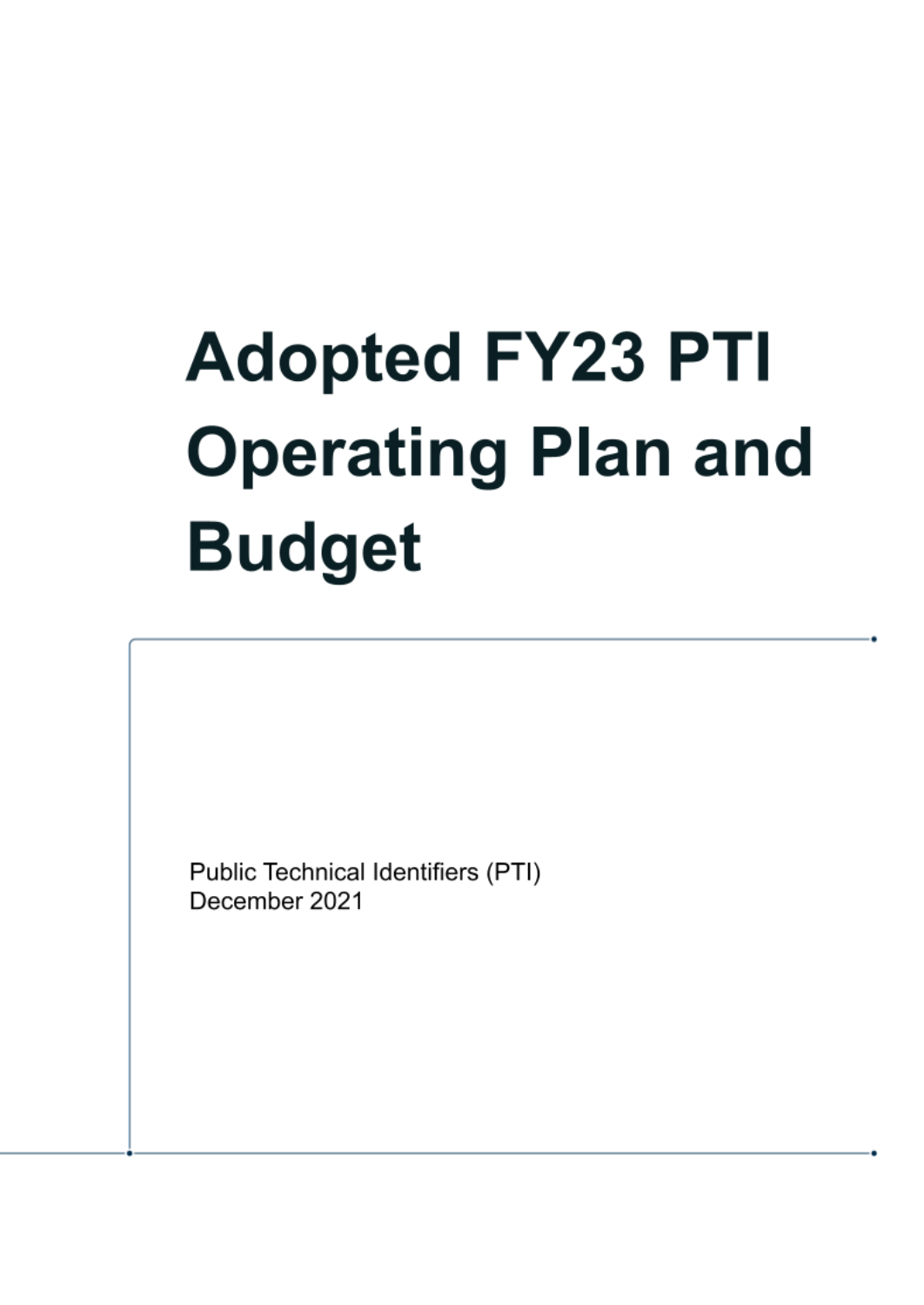#### **TABLE OF CONTENTS**

| <b>Highlights</b>                                 | 3              |
|---------------------------------------------------|----------------|
| <b>Changes Between Draft and Adopted Versions</b> | 4              |
| <b>Introduction</b>                               | 5              |
| <b>About PTI</b>                                  | 5              |
| <b>About IANA</b>                                 | 5              |
| <b>IANA Naming Function</b>                       | 5              |
| <b>IANA Numbering Function</b>                    | 6              |
| <b>IANA Protocol Parameter Function</b>           | 6              |
| <b>Planning Process Overview</b>                  | 6              |
| PTI Strategic Plan                                | 6              |
| PTI and IANA Operating Plans and Budget           | $\overline{7}$ |
| <b>FY23 PTI Planning Assumptions</b>              | 9              |
| Strategy                                          | 9              |
| Financials                                        | 9              |
| Operations                                        | 10             |
| Engagement                                        | 11             |
| <b>Community Recommendations</b>                  | 11             |
| <b>FY23 PTI Operating Plan</b>                    | 11             |
| Scope of work                                     | 11             |
| Operations                                        | 12             |
| <b>Operational Excellence</b>                     | 13             |
| <b>Technical Services</b>                         | 14             |
| Governance                                        | 16             |
| <b>FY23 PTI Budget</b>                            | 17             |
| Funding                                           | 17             |
| FY23 PTI Budget Overview                          | 17             |
| PTI Direct Dedicated Expenses                     | 17             |
| PTI Direct Shared Expenses                        | 18             |
| PTI Shared Support Functions with ICANN           | 19             |
| <b>PTI Total Expenses</b>                         | 20             |
| PTI Budget Variance                               | 20             |
| <b>Budget Variance by IANA Function</b>           | 21             |
| <b>Appendix</b>                                   | 22             |
| FY23 IANA Operating Plan and Budget               | 22             |

.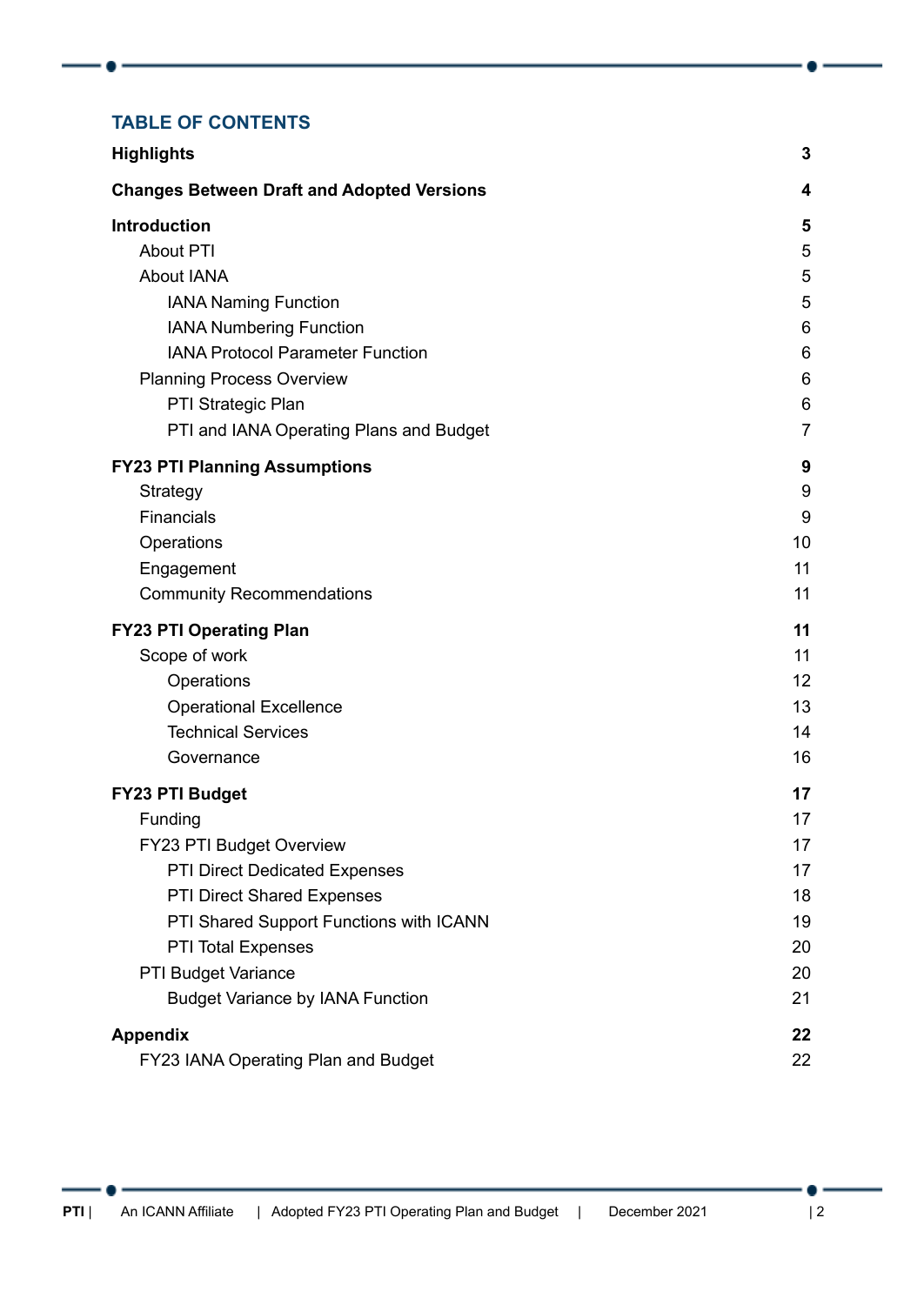# <span id="page-2-0"></span>**Highlights**

In July 2021, preliminary consultations were conducted with stakeholders on FY23 priorities for Public Technical Identifiers (PTI). These engagements were in the form of discussions with Supporting Organizations and Advisory Committees, as well as the gTLD Registries Stakeholder Group, Regional Internet Registries and IETF leadership. The team also held [webinars](https://community.icann.org/display/projfinadhocws/FY23+Budget+Webinars) that were publicly available for any interested party to join. Since the results from this early engagement did not show a need for changes to the proposed priorities, PTI developed an Operating Plan and Budget that sustains the current performance of the IANA services, and continues efforts to incrementally improve systems and processes. This plan does not envisage significant new undertakings, and is aligned with PTI's obligations set forth in its Bylaws and the *PTI [Four-Year](https://www.icann.org/en/system/files/files/pti-strategic-plan-2020-2024-15sep20-en.pdf) Strategic Plan*.

This document includes a few changes to its structure compared to previous years. In the past, work was divided into two portfolios: operations and system enhancements. Activities in this plan are now aligned with the objectives defined in the dedicated strategic plan published in September of 2020. This effort helps prioritize existing and upcoming projects and operational initiatives according to the targeted outcomes intended to be achieved by the end of fiscal year 2024. The activities laid out in the FY23 plan are an output of that review which will now be divided into four areas of focus: operations, technical services, operational excellence and governance.

Although there will be distinct projects that must be completed in each of these focus areas, the activities described in operations, operational excellence and governance will likely remain stable every year as they involve day-to-day operational and administrative work, contractual deliverables, surveys, quality assurance, organizational assessments and audits, staff management, and Board support.

Through this plan the systems and processes used to deliver the IANA functions will continue to evolve, and that includes work on the associated technical platforms. For FY23, continued efforts are planned to improve the root zone management system (RZMS) and the registry workflow system used for protocol parameter assignments (codenamed Opal). The team also plans on completing further enhancements to the iana.org website and the key management facilities, conducting the next key rollover, and finally, continuing a multi-year research effort with the community to develop an operational approach to support new cryptographic algorithms in the DNS root zone.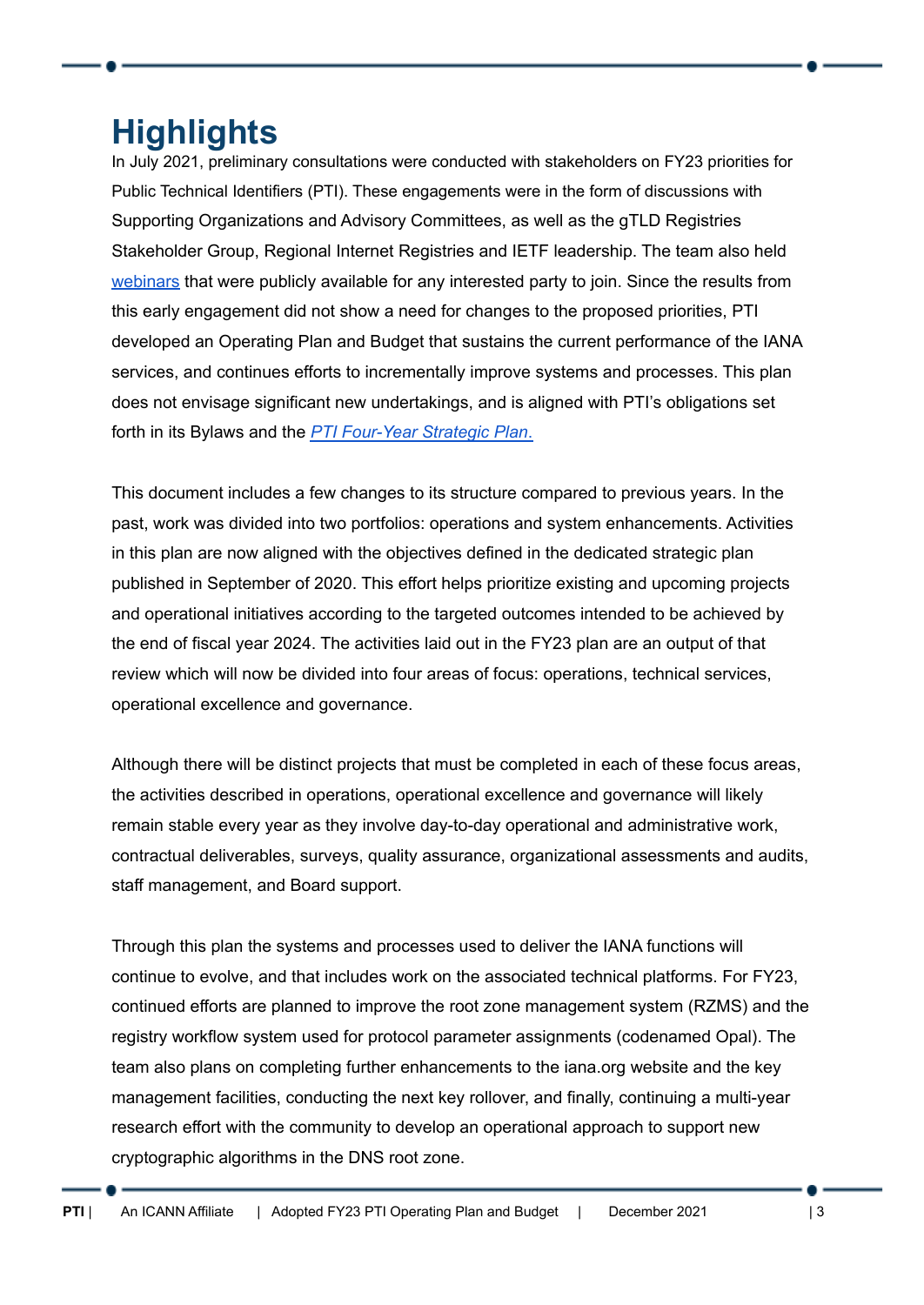Despite the risks and uncertainties brought by the COVID-19 pandemic and documented in the FY22 PTI Operating Plan and Budget, PTI has shown resilience and adaptability by working with the ICANN org and community to modify operational processes and procedures that allowed the team to continue to meet contractual deliverables and service level agreements. This was accomplished through supporting fully remote working by PTI staff, and successfully performing key signing key (KSK) ceremonies with minimized teams of staff and using significantly enhanced remote participation for community members.

It is important to note that the information included in this plan is strictly for the work to be conducted by PTI to deliver IANA services. The *FY23 PTI Operating Plan and Budget* represents about 90 percent of the *FY23 IANA [Operating](https://www.icann.org/en/public-comment/proceeding/draft-pti-and-iana-fy23-operating-plan-and-budgets-15-09-2021) Plan and Budget* so it is critical that both plans are thoroughly reviewed. The Planning Process [Overview](#page-5-2) section will further explain the differences between both these plans.

# <span id="page-3-0"></span>**Changes Between Draft and Adopted Versions**

The table below shows the changes made to the Draft FY23 PTI Operating Plan and Budget based on input received from the Public Comment Proceeding.

| <b>Section of the Plan</b>                        | <b>Description of Change</b>                                                                                       |
|---------------------------------------------------|--------------------------------------------------------------------------------------------------------------------|
| <b>Scope of Work</b>                              | Further aligned PTI's four-year Strategic Plan with the Operating<br>Plan. See tables added between page 12 to 16. |
| <b>Budget Variance by</b><br><b>IANA Function</b> | Merged three financial tables into one for ease of review. See<br>table on page 21.                                |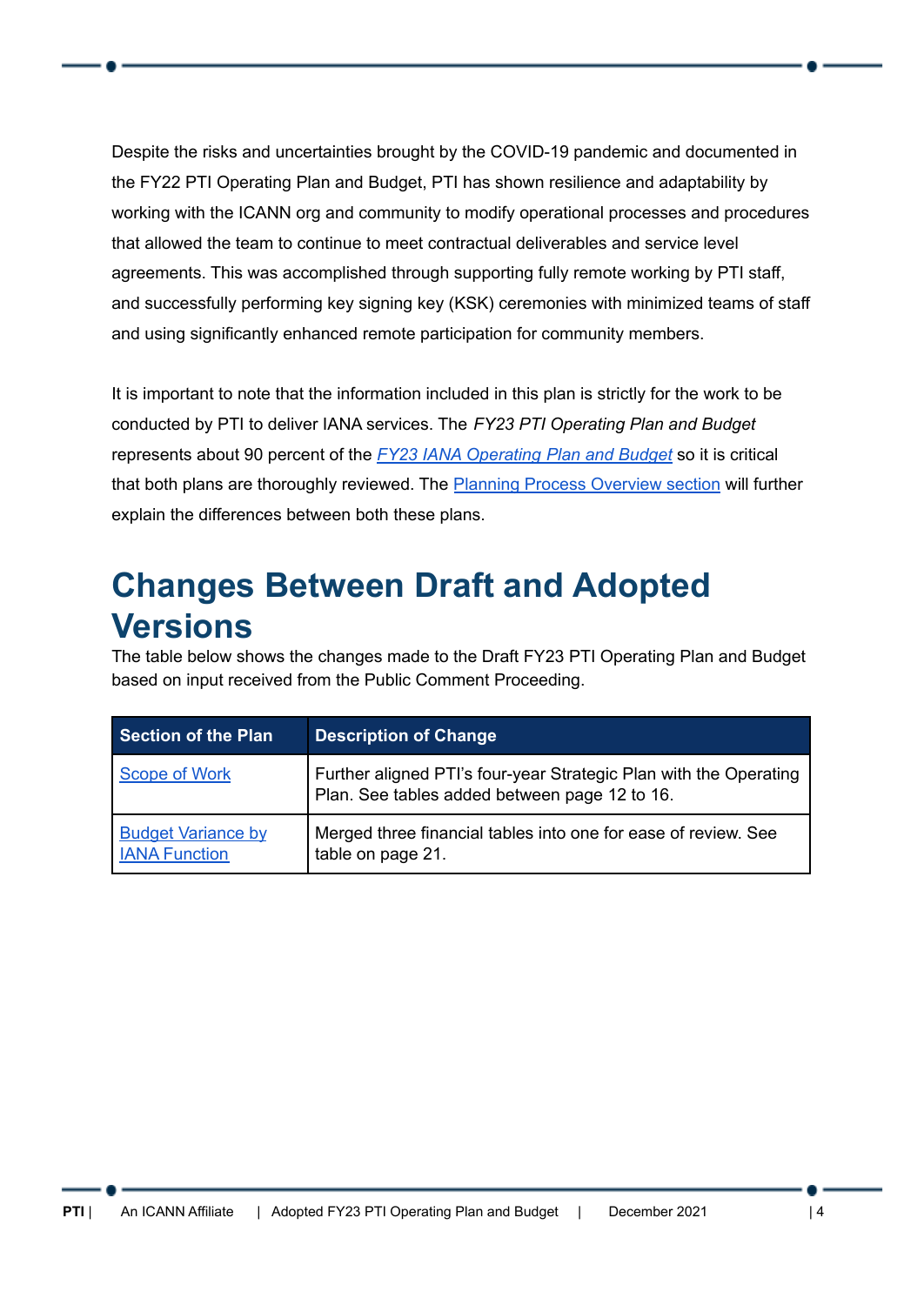# <span id="page-4-0"></span>**Introduction**

# <span id="page-4-1"></span>**About PTI**

Public Technical [Identifiers](https://pti.icann.org/) (PTI) is an affiliate of ICANN and, through [contracts](https://pti.icann.org/agreements) and [subcontracts](https://pti.icann.org/agreements) with ICANN, is responsible for the operations of the IANA functions. PTI has its own Bylaws that require the organization to develop its own annual PTI Operating Plan and Budget.

# <span id="page-4-2"></span>**About IANA**

The Internet Assigned Numbers Authority (IANA) is the function of ICANN responsible for coordinating some of the key elements that keep the Internet running smoothly. While the Internet is renowned for being a worldwide network free from central coordination, there is a technical need for some key parts of the Internet to be globally coordinated, and this coordination role is undertaken by IANA. Specifically, the IANA team allocates and maintains unique codes and numbering systems that are used in the technical standards (protocols) that drive the Internet. IANA's activities can be broadly grouped into three functions:

# <span id="page-4-3"></span>IANA Naming Function

The IANA naming function includes:

- Providing oversight and management of the root zone for the Domain Name System (DNS). The root zone defines top-level domains (TLDs), and this work includes receiving and evaluating changes against policies and operational requirements
- Protecting the trust anchor for the DNS, including performing key signing ceremonies to maintain community confidence in the system
- Providing oversight and management of the .INT TLDs for intergovernmental treaty organizations
- Fostering support for Internationalized Domain Names (IDNs) by maintaining a shared repository of IDN practices and label generational rulesets (LGRs) across TLDs

Operational information on the IANA naming Function is available on the IANA [website.](https://iana.org/domains)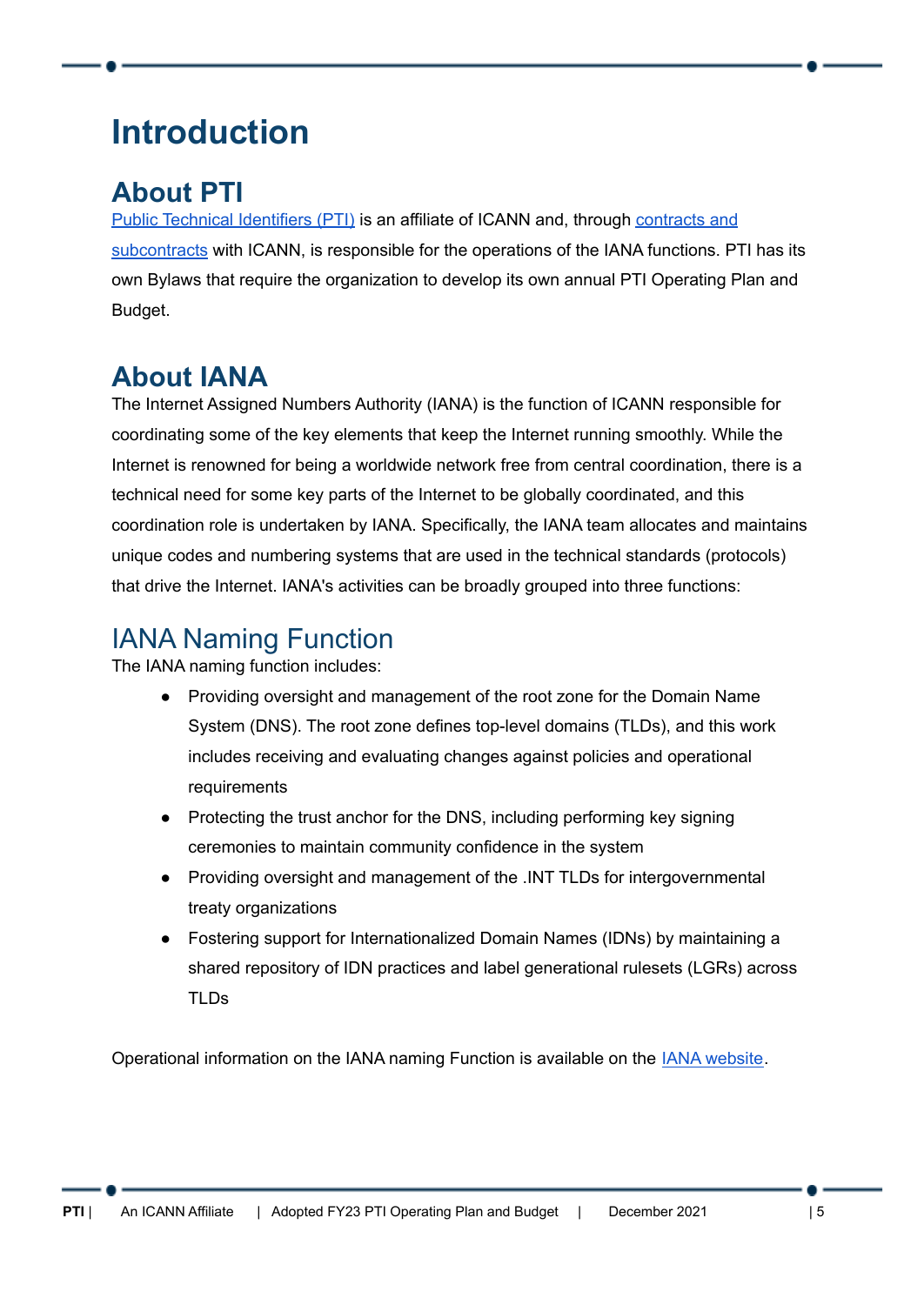# <span id="page-5-0"></span>IANA Numbering Function

The IANA numbering function consists of the administration of Internet number resource registries in accordance with global policies,and any applicable and mutually acceptable and agreed upon guidelines and procedures, including:

- Allocation of Internet number resources (IP addresses and Autonomous System Numbers) to Regional Internet Registries
- Management of returned Internet number resources
- Maintenance of general Internet number registries
- Administration of the unicast portion of the special-purpose "in-addr.arpa" and "ip6.arpa" DNS zones

Operational information on the numbering function is available on the IANA [website.](https://iana.org/numbers)

## <span id="page-5-1"></span>IANA Protocol Parameter Function

The IANA protocol parameter function consists of assigning and registering Internet protocol parameters in accordance with the criteria and procedures specified in Internet technical standards. These standards are usually published in the form of Requests for Comments (RFC) documents issued through the Internet standardization process conducted within the Internet Engineering Task Force (IETF).

Protocol parameters are a broad set of unique identifiers that are used in multitudes of applications, each with unique allocation criteria and administrative procedures. Both registration, and publication of the assignments made within the thousands of protocol parameter registries that IANA administers is open to the public and provided free-of-charge. Operational information on protocol parameters is available on the IANA [website](https://iana.org/protocols).

## <span id="page-5-2"></span>**Planning Process Overview**

The planning process for PTI is part of ICANN's broader planning process. The key drivers that inform the PTI operating plan and budget are the PTI [Strategic](https://www.icann.org/en/system/files/files/pti-strategic-plan-2020-2024-15sep20-en.pdf) Plan and the ICANN [Strategic](https://www.icann.org/resources/pages/strategic-engagement-2013-10-10-en) and [Operating](https://www.icann.org/resources/pages/governance/current-en) Plans. PTI's plans represent a subset of the overall ICANN plans that pertain to the successful delivery of the IANA functions.

# <span id="page-5-3"></span>PTI Strategic Plan

The PTI Board worked closely with the IANA staff, ICANN org, and members of the community to develop an inaugural [strategic](https://www.icann.org/en/system/files/files/pti-strategic-plan-2020-2024-15sep20-en.pdf) plan for July 2020 to June 2024. This plan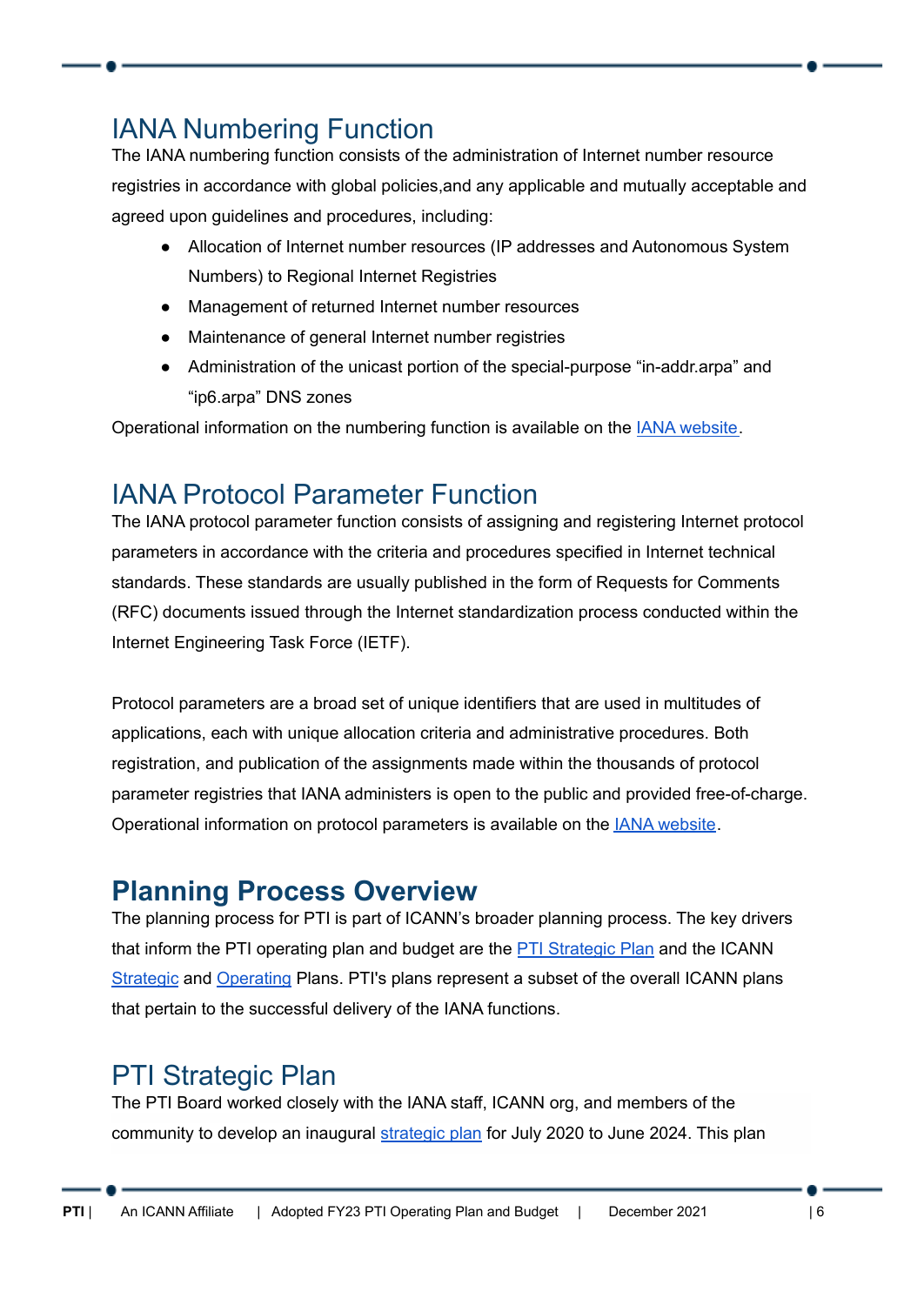provides an in-depth look at the IANA-related strategic objectives that will help PTI continue to provide secure and accountable management of the Internet's unique identifier systems.

The requirement for a dedicated strategic plan comes from **PTI's Bylaws**. This mandate provides an opportunity to explore the IANA-related objectives in greater detail while remaining aligned with the goals and initiatives outlined in ICANN's [Five-Year](https://www.icann.org/en/system/files/files/strategic-plan-2021-2025-24jun19-en.pdf) Strategic Plan and Five-Year [Operating](https://www.icann.org/resources/pages/governance/current-en) Plan.

# <span id="page-6-0"></span>PTI and IANA Operating Plans and Budget

To satisfy bylaws requirements, each year a distinct operating plan and budget (OP&B) is developed for PTI which includes all costs directly related to the delivery of the IANA services, including developing enhancements, reporting performance, and continuous improvement activities. This OP&B is submitted to both the PTI Board and ICANN Board at least nine months before the fiscal year begins (PTI Bylaws, Article 9, §9.2(a)).

Additionally, ICANN's bylaws require an IANA operating plan and budget (IANA OP&B) that is inclusive of both the PTI OP&B, and additional costs incurred by ICANN org in supporting and enabling PTI's performance of the IANA functions. (ICANN Bylaws, Article 22, §22.4(b)).

The structure of the PTI OP&B is illustrated in Figure 1.



*Figure 1: What is included in the PTI OP&B*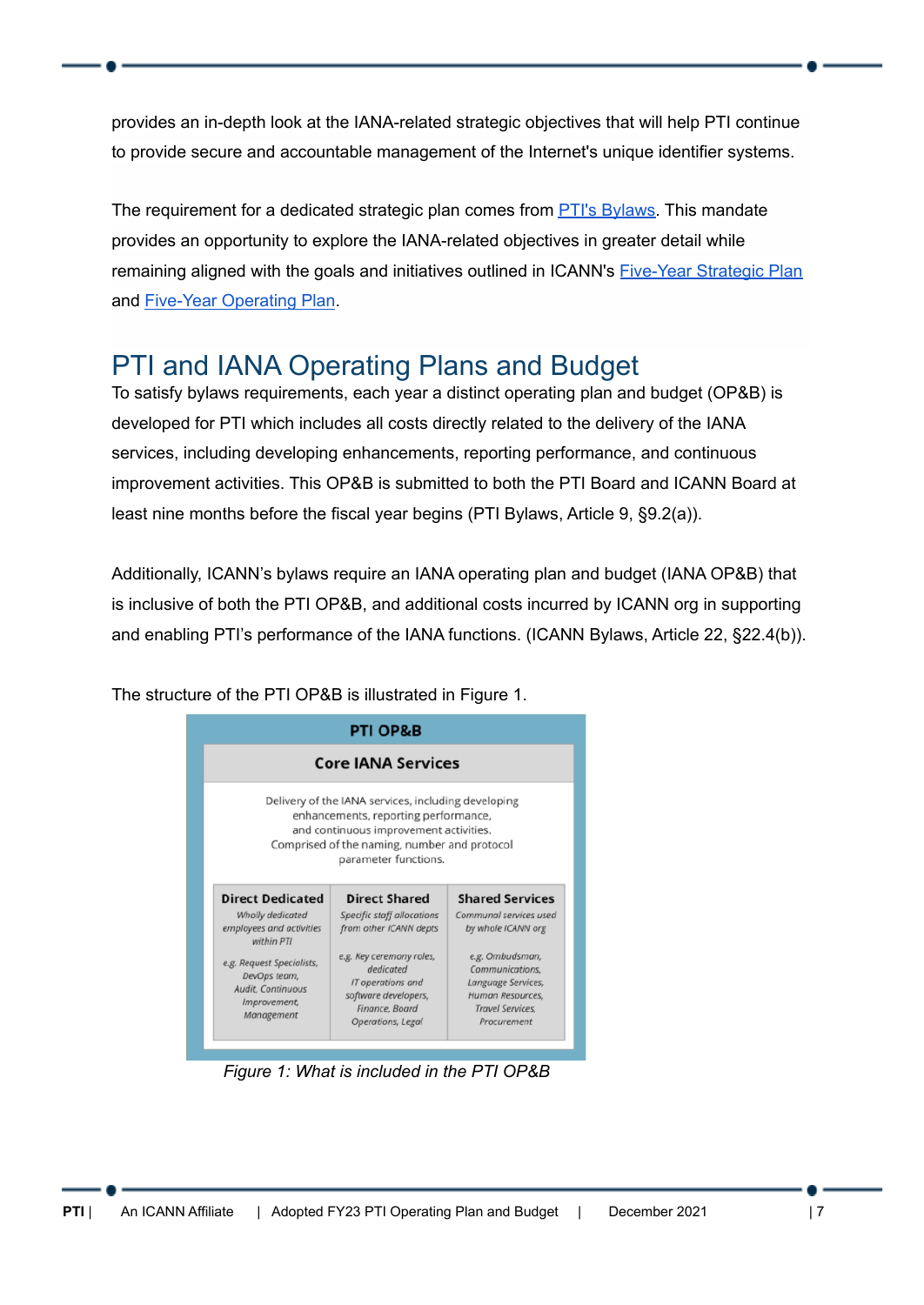The PTI OP&B is then included in the IANA OP&B which, in addition to direct costs, will also include costs incurred by ICANN to oversee PTI's performance of the IANA functions, plus costs solely incurred to enable IANA functions, as illustrated in Figure 2.



*Figure 2: What is included in the IANA OP&B*

Development of both plans are the result of various forms of community engagement. Targeted engagement is performed early in the development process, and complete drafts are subject to ICANN's Public Comment process. Feedback received is considered and integrated as appropriate, and the resulting documents are put for Board adoption. The PTI Board specifically reviews the PTI OP&B, whereas the ICANN Board reviews the IANA OP&B as a component of the broader ICANN operating plan and budget, illustrated in Figure 3.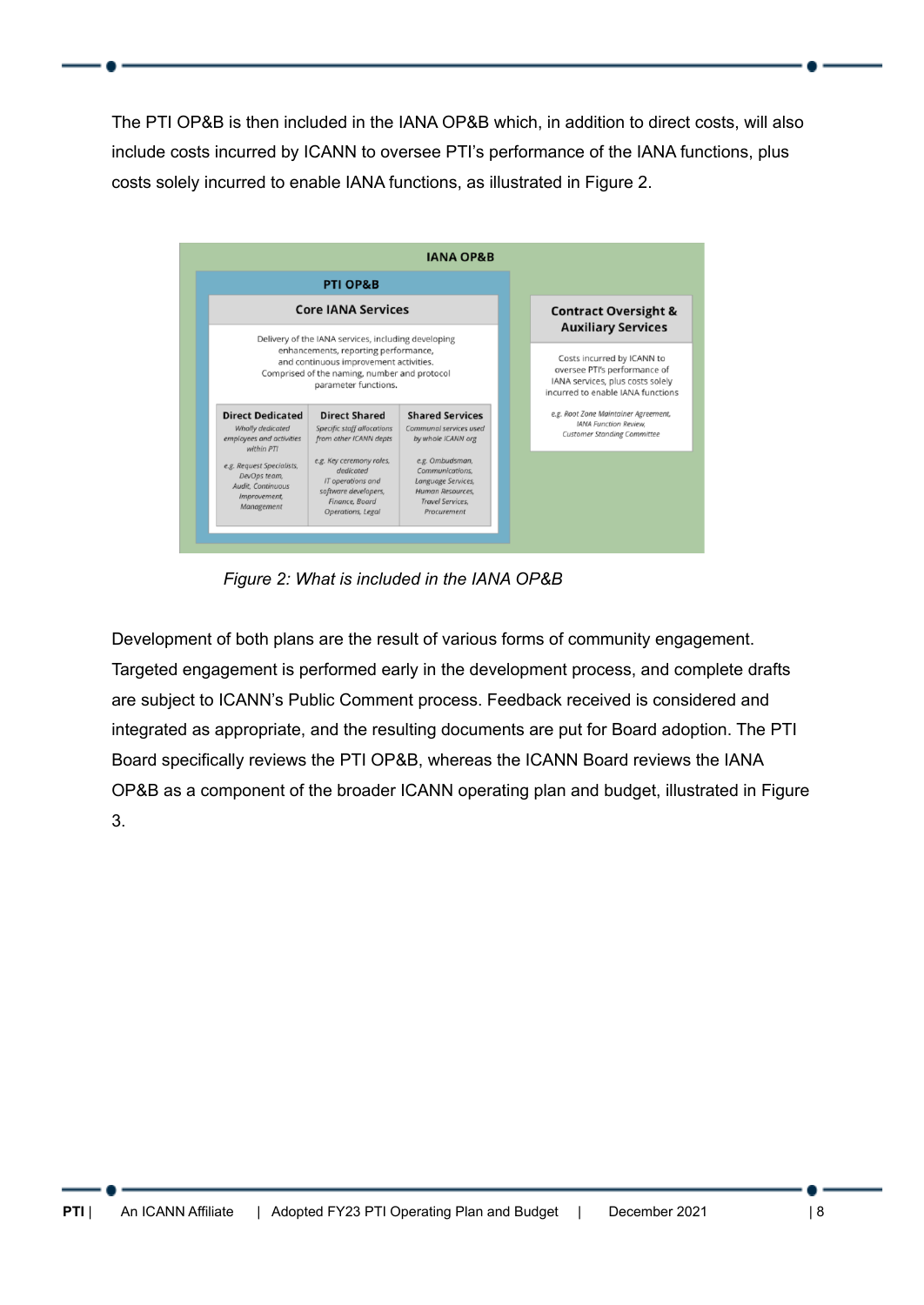

*Figure 3: What is included in the ICANN OP&B*

The adopted PTI OP&B forms the basis for ICANN's funding of PTI. This year's adopted PTI OP&B includes data on activities to be carried out during FY23 and displays all cost categories for each service.

# <span id="page-8-0"></span>**FY23 PTI Planning Assumptions**

## <span id="page-8-1"></span>**Strategy**

To ensure the PTI FY23 objectives are correctly captured in its four year strategic plan, PTI worked in close collaboration with ICANN's planning team to review operating initiatives and functional activities as laid out in the Five-Year ICANN [Operating](https://www.icann.org/resources/pages/introduction-2013-06-14-en) Plan. In addition, PTI participated in [ICANN's](https://www.icann.org/resources/pages/strategic-engagement-2013-10-10-en) strategic outlook process conducted in partnership with the community and evaluated whether there were new trends, risks and opportunities to consider before defining annual objectives. Although at the time of planning the strategic outlook review had not been finalized, the work to date supports an assumption that no changes be made to the PTI [2020](https://www.icann.org/en/system/files/files/pti-strategic-plan-2020-2024-15sep20-en.pdf)[–2](https://docs.google.com/document/d/1mZrpStgrzsAElJ88wwEBlvDBi_WupIorHnyyNHhSuZM/edit#heading=h.1ksv4uv)024 [Strategic](https://www.icann.org/en/system/files/files/pti-strategic-plan-2020-2024-15sep20-en.pdf) Plan.

## <span id="page-8-2"></span>**Financials**

A key assumption in developing the FY23 PTI Budget, which is supported by ICANN's planning team and corresponding IANA Budget, is that funding for the IANA functions and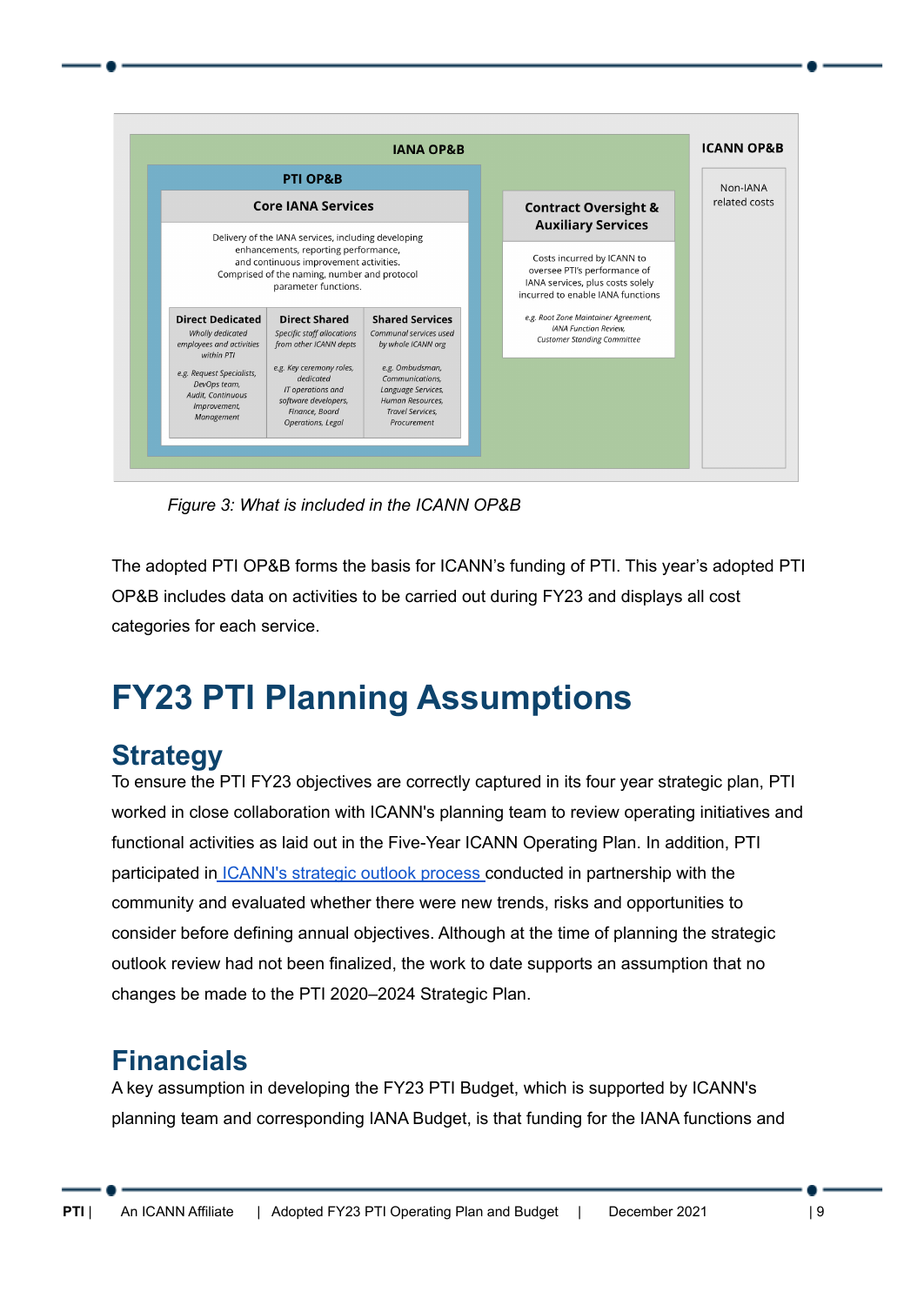the activities laid out in the FY23 PTI OP&B will remain a priority for ICANN. PTI is expected to exercise careful cost control in its operations.

Personnel costs are the highest expenses in the PTI Budget, so carefully planning for resources is critical. For FY23, additional headcount may be required but are not included in this budget in order to align with ICANN's common process for approving and budgeting for new positions. A certain amount of headcount turnover and growth is budgeted each year, but new positions are not allocated to the functional activities until they are hired. This process allows the organization to strategically evaluate each new hire, controlling headcount growth and ensuring proper allocation of resources. If PTI requires additional headcount in FY23, resources will be prioritized using this budgeting and approval process.

## <span id="page-9-0"></span>**Operations**

The volume of transactions performed across the IANA functions typically shows a modest year-on-year increase, and this is expected to continue for the scope of the existing services. Historically, this organic growth has been successfully addressed through efficiencies realized by improving internal processes, training and systems. In the past 12 months, the IANA functions have comprehensively met their service level agreements with their respective community groups, and it is expected that this will continue.

Customer feedback received through various surveys show that satisfaction with PTI's performance and engagement remains high but customers are still requesting that systems be enhanced to meet technological advancements and mitigate security threats. Although PTI can assume based on high satisfaction that the character of the operational work will remain mostly unchanged for the next fiscal year, the current allocation of PTI's [Direct](#page-16-3) [Dedicated](#page-16-3) resources poses a risk to timely delivery of key projects as the relatively small team of highly specialized individuals juggle between meeting its contractual deliverables and Service Level Agreements, and also serving as subject matter experts to the various system improvements and policy implementation projects.

Key signing key (KSK) ceremonies are planned to resume normal operations in FY23. However, contingency plans that were put in place and allowed for successful operation of the KSK ceremonies in fiscal years 2021 and 2022 will still be activated if face-to-face meetings and travel continue to be impacted by pandemic-related limitations. The associated changes are anticipated to have no material fiscal impact beyond typical operational costs.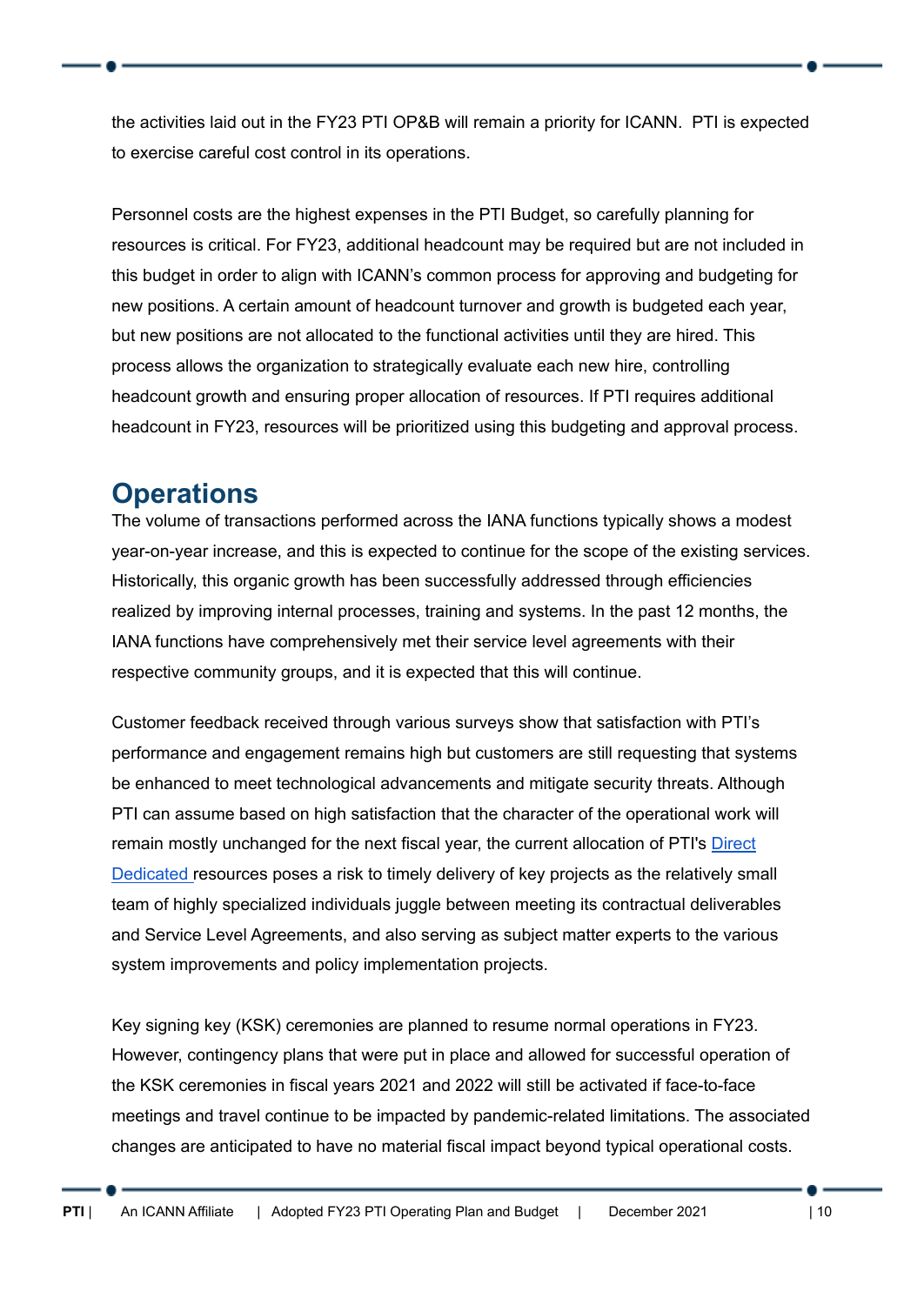# <span id="page-10-0"></span>**Engagement**

ICANN has managed operations during the COVID-19 pandemic by being even more cost conscious, working remotely, and holding all meetings virtually. For FY23, the planning and budgeting forecast anticipates a return to face-to-face meetings and engagement at pre-pandemic levels. This is a practical assumption, intended to ensure that the organization is prepared to resume travel based on historical levels, while leaving room for adjustment because of permanent or ongoing challenges related to pandemic health concerns.

# <span id="page-10-1"></span>**Community Recommendations**

As the ICANN Board reviews recommendations from the various community-led reviews and policy development processes, PTI will remain available for implementation of Board-approved recommendations that are assessed through ICANN's prioritization process. By following ICANN's structured planning and prioritization process, any ongoing review and policy-related work that is not yet Board-approved is not included in the FY23 PTI Operating Plan and Budget. PTI assumes that the Contingency funds will remain available for urgent unplanned activities if and when they arise.

# <span id="page-10-2"></span>**FY23 PTI Operating Plan**

PTI published its first dedicated strategic plan covering fiscal years 202[1–](https://docs.google.com/document/d/1mZrpStgrzsAElJ88wwEBlvDBi_WupIorHnyyNHhSuZM/edit#heading=h.1ksv4uv)2024 with a refreshed vision and strategic goals that help achieve ICANN's objective to "evolve the unique identifier systems in coordination and collaboration with relevant parties to continue to serve the needs of the global Internet user base."<sup>1</sup>

The PTI OP&B details how the organization will operationalize the work each fiscal year to achieve the targeted outcomes of both PTI and ICANN's strategic objectives.

# <span id="page-10-3"></span>**Scope of work**

PTI operationalizes work using four focus areas: operations, operational excellence, technical services, and governance. The activities described in each scope of work is guided by PTI's FY21-24 Strategic Plan as described in this section. When combined, the scope

<sup>&</sup>lt;sup>1</sup> ICANN Strategic Plan. PDF file. June 24, 2019. <https://www.icann.org/en/system/files/files/strategic-plan-2021-2025-24jun19-en.pdf>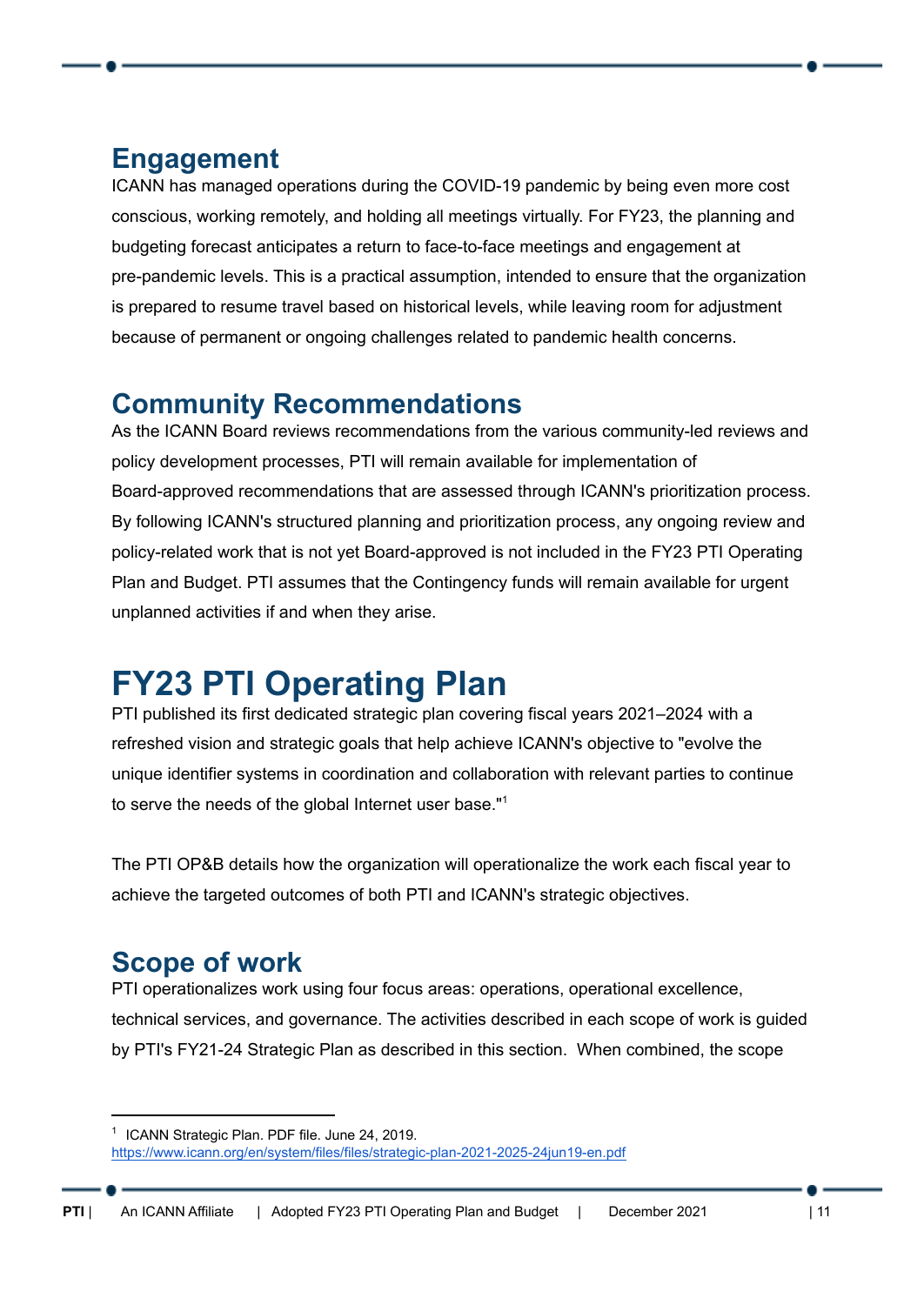listed below will form the direct dedicated cost portion of the PTI OP&B. The [FY23](#page-16-2) PTI [Budget](#page-16-2) section will further explain direct dedicated and direct shared costs.

# <span id="page-11-0"></span>**Operations**

PTI's core operations include project and non-project based work dedicated to meeting contractual deliverables and the delivery of the IANA functions. The operational work of IANA has remained consistent through the years:

- Conducting the daily activities required to provide the IANA functions in accordance with Service Level Agreements such as:
	- Processing root zone, protocol parameter, and number-related requests
	- Responding to general inquiries
	- Generating and publishing various performance reports
	- Facilitating community understanding of the functions to inform future policy development, and provide subject matter expertise as needed
	- Maintaining active relationships through community engagement
- Maintaining systems and processes to ensure secure and highly-availability of IANA critical internet infrastructure
	- Ensuring IANA systems are available, and working with partners to facilitate the successful operation of essential infrastructure, such as the DNS root zone.
	- Safely storing and managing the root zone KSK, including performing ceremonies and other activities to promote system trust
	- Verifying fitness of the systems and processes

#### These activities support the PTI strategic plan as follows:

| PTI FY21-FY24 Strategic Plan<br><b>Strategic Objectives</b> | PTI FY21-FY24 Strategic Plan<br><b>Strategic Goals</b> |
|-------------------------------------------------------------|--------------------------------------------------------|
| <b>TRUST</b>                                                | 1.2 Continuing to build on engagement efforts          |
| Maintain stakeholders' trust that IANA                      | with oversight bodies such as the IETF                 |
| is the proper home for enabling                             | Leadership, RIRs, CSC, and SO/ACs, as well as          |
| global interoperability through unique                      | with the broader Internet community that uses          |
| identifier coordination.                                    | the IANA services.                                     |
|                                                             | 1.3 Maintaining the high level of transparency         |
|                                                             | within the IANA performance reporting practices.       |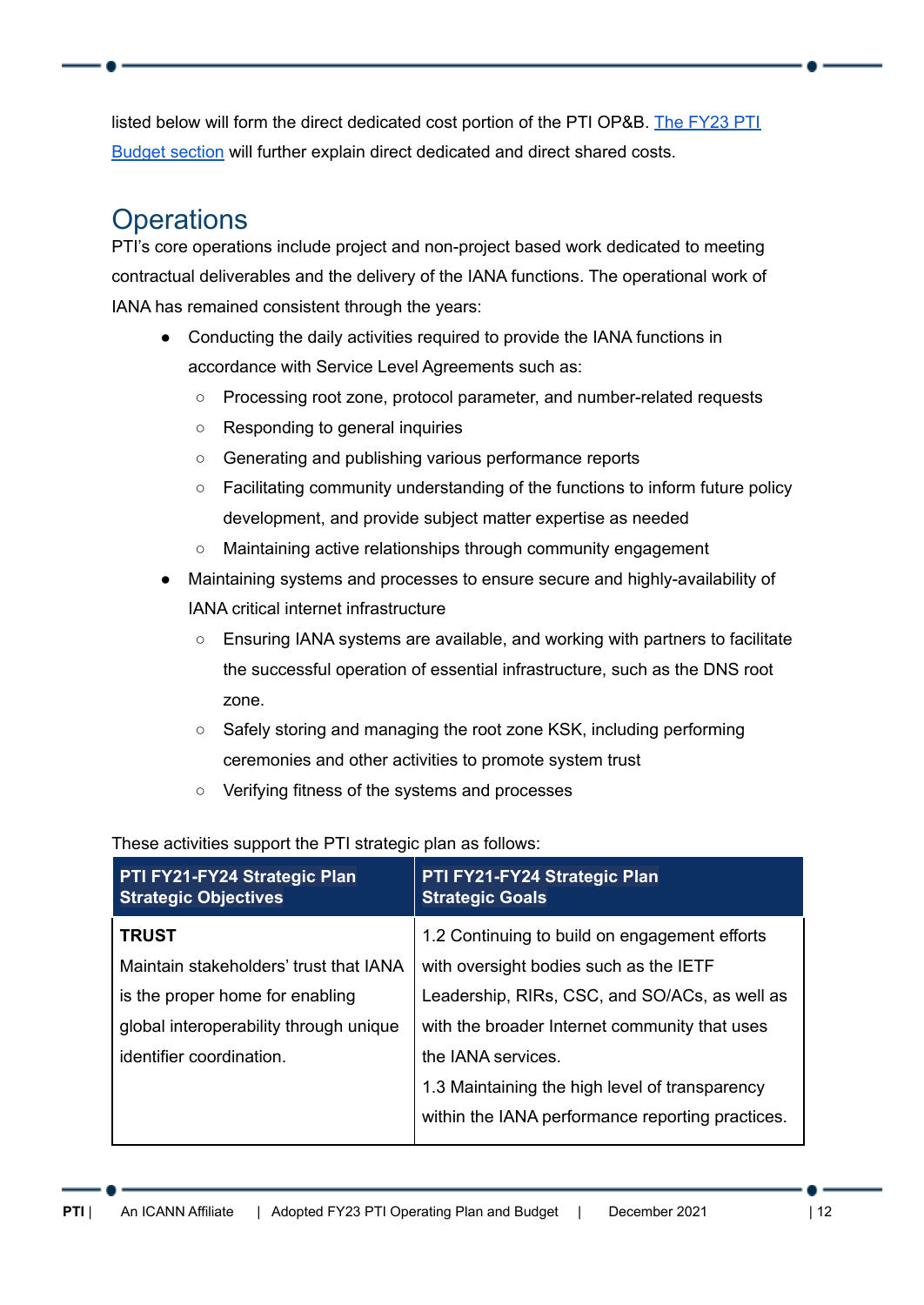| <b>SECURITY</b>                       | 2.2 Performing key ceremonies with high levels   |
|---------------------------------------|--------------------------------------------------|
| Monitor and adapt to security threats | of transparency and accountability and improving |
| and ensure resilient and secure IANA  | key management facilities to mitigate security   |
| operations.                           | threats and maintain facility quality.           |
|                                       |                                                  |
| <b>DELIVERY OF SERVICES</b>           | 3.1 Performing the IANA functions in accordance  |
|                                       |                                                  |
| Continue to drive the implementation  | with contractual obligations.                    |
| of operational initiatives to enhance | 3.3 Ensuring operational readiness for evolving  |
| the delivery of services based on the | and future technologies and programs.            |
| needs of the IANA customer.           |                                                  |

# <span id="page-12-0"></span>Operational Excellence

Operational improvement activities include project work dedicated to the continuous improvement in the delivery of the IANA functions. FY23 work is planned to stay consistent with previous years with structural enhancements to align with the PTI Strategic Plan and overall maturity level of PTI:

- Engaging a third-party auditor to assess the IANA Registry Assignment and Maintenance Systems (RAMS) using the Service Organization Controls 2 (SOC2) Framework and the DNSSEC systems and processes using the Service Organization Controls 3 (SOC3) Framework
- Conducting an annual customer engagement survey
- Planning and executing a table-top exercise to test the Contingency and Continuity of Operations Plan (CCOP) and identify strengths and areas for improvement
- Conducting an internal quality management assessment according to the European Foundation for Quality Management (EFQM) Excellence Model to identify strengths and areas for improvement
- Monitoring and reporting of performance and customer satisfaction
- Enhancing project management capabilities by further aligning ongoing programs and projects to PTI's strategy, growing project management expertise across the team, and maturing the reporting of project condition, all while adhering to internationally recognized standards of project management.

These activities support the PTI strategic plan as follows:

| PTI FY21-FY24 Strategic Plan | <b>PTI FY21-FY24 Strategic Plan</b> |
|------------------------------|-------------------------------------|
|------------------------------|-------------------------------------|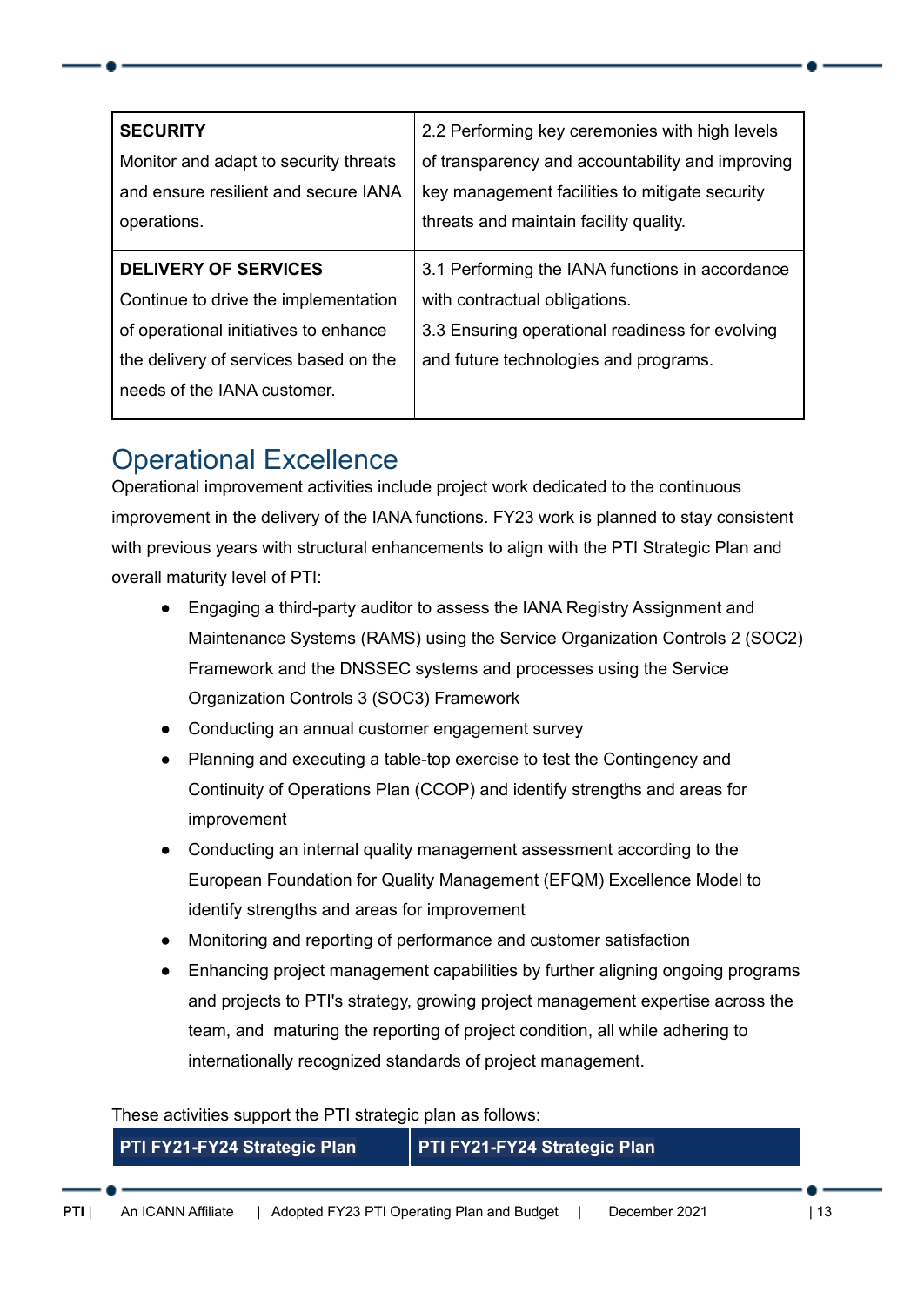| <b>Strategic Objectives</b>          | <b>Strategic Goals</b>                             |
|--------------------------------------|----------------------------------------------------|
| <b>OPERATIONAL EXCELLENCE</b>        | 4.1 Performing regular qualitative and             |
| Monitor the delivery and performance | quantitative analysis and review of business       |
| of the IANA functions to achieve     | processes and service delivery through feedback    |
| operational excellence.              | mechanisms such as customer surveys and            |
|                                      | third-party audits.                                |
|                                      | 4.2 Enhancing the established project              |
|                                      | management culture across the organization to      |
|                                      | ensure timely delivery of projects within the IANA |
|                                      | Portfolio.                                         |
|                                      | 4.3 Monitoring key performance indicators to       |
|                                      | ensure performance is in line with established     |
|                                      | service level agreements (SLAs), and remains       |
|                                      | trusted, relevant and fit-for-purpose.             |

## <span id="page-13-0"></span>Technical Services

The technical services area focuses on system engineering and maintenance, software enhancements, tool development, website administration, and other discrete development projects to improve delivery of the IANA functions. In FY23 the focus areas are:

- Registry Workflow System (Opal) project
	- Migrating workflows from legacy ticketing systems to the new platform
	- Surfacing new dynamic presentation of registry data, in additional formats
	- Self-service opportunities for customers to complete straightforward requests
	- Piloting new mechanisms to allow specialist community groups to review and assess changes to registry data
- Continuing to evolve and adapt the RZMS to support increased customer demands and the evolution of underlying community-developed policies
	- Expand security options that allows for additional integrity checks associated with customer authentication
	- Adapt technical check systems to reflect emerging operational scenarios not envisaged with the original system
	- Provide an extensible architecture and associated adaptability that will better cater for forecast initiatives emerging from the policy communities.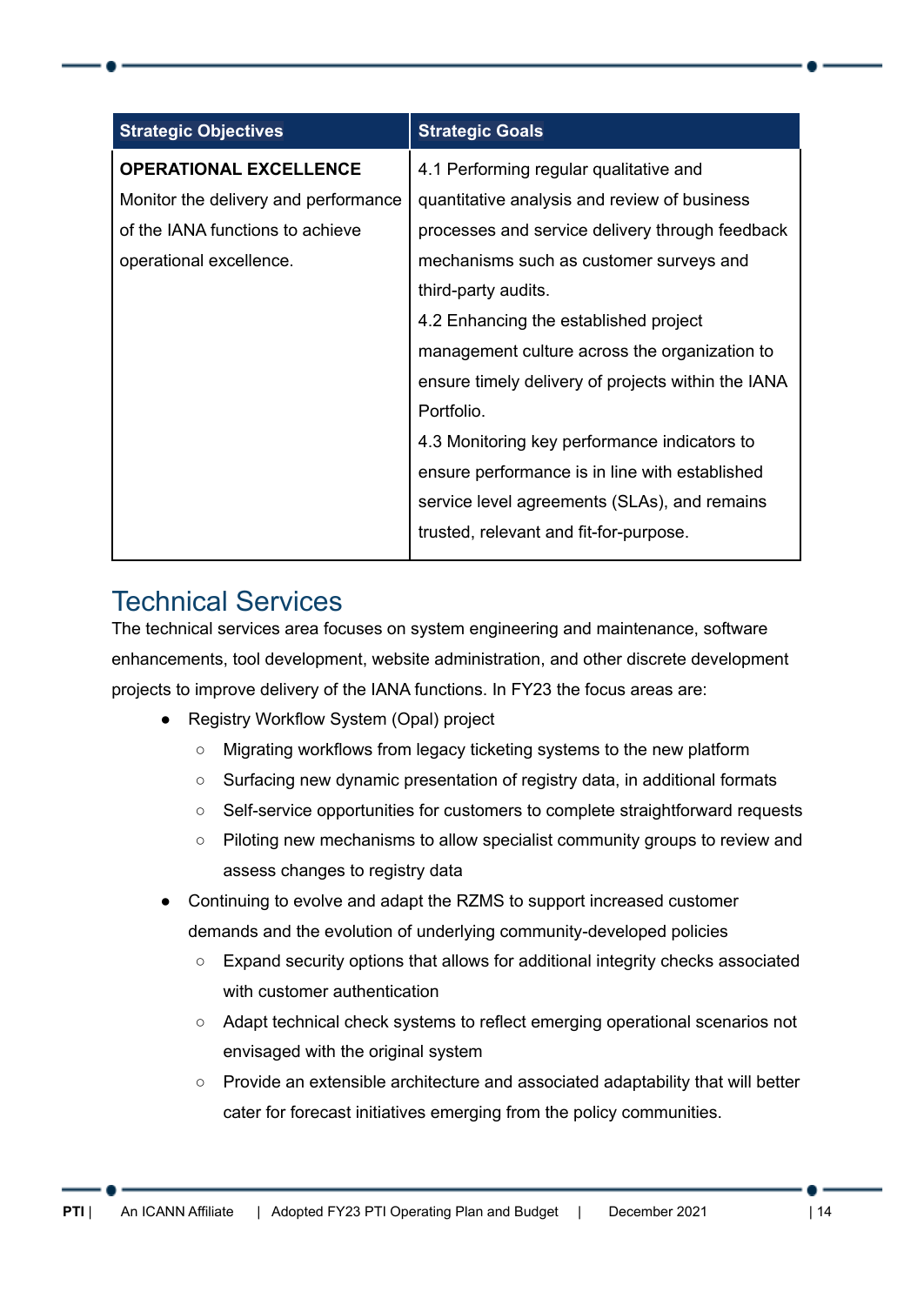- Delivering updates to the IANA website to effectively deliver registry information and associated procedures and documentation. Improvement areas include:
	- Enhanced browsing and searching of registry data
	- Improved machine-readable data, including customer application programming interface (API) and data representation
	- Optimized experience for common customer interactions, including via mobile devices
- Providing root zone DNSSEC management enhancements
	- Perform the next Key Signing Key (KSK) Rollover
	- Facilitate research to develop an operational approach to support new cryptographic algorithms in the DNS root zone (also known as an 'algorithm rollover')
	- Evaluating long-term evolution of the key signing model which presumes reliance on international travel — in light of the limitations the COVID-19 pandemic has highlighted.
- Evaluating, planning, and implementing enhancements to Key Management Facilities (KMF)
	- Replacement of hardware responsible for enforcing access controls
	- Recall the recovery key shareholders to test their cards and to generate new card sets; establish periodic test/recall schedules

| PTI FY21-FY24 Strategic Plan<br><b>Strategic Objectives</b>                                                     | PTI FY21-FY24 Strategic Plan<br><b>Strategic Goals</b>                                                                                                                                                                                                                                                                                 |
|-----------------------------------------------------------------------------------------------------------------|----------------------------------------------------------------------------------------------------------------------------------------------------------------------------------------------------------------------------------------------------------------------------------------------------------------------------------------|
| <b>SECURITY</b><br>Monitor and adapt to security threats<br>and ensure resilient and secure IANA<br>operations. | 2.1 Ensuring the systems used to deliver the<br>IANA functions conform with relevant and trusted<br>security standards, and security practices are<br>enhanced as appropriate.<br>2.2 Performing key ceremonies with high levels<br>of transparency and accountability and improving<br>key management facilities to mitigate security |
|                                                                                                                 | threats and maintain facility quality.                                                                                                                                                                                                                                                                                                 |

These activities support the PTI strategic plan as follows: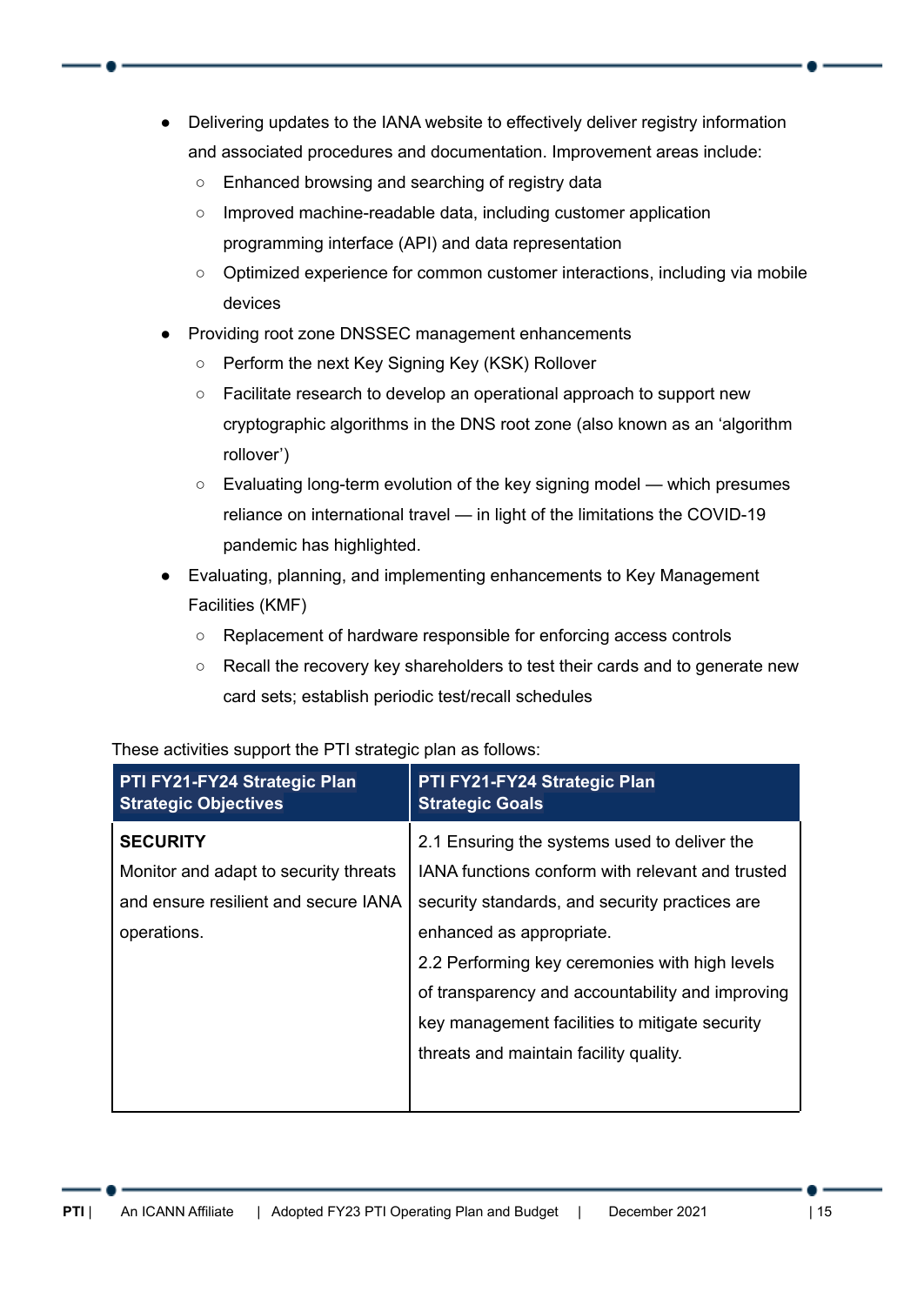| <b>DELIVERY OF SERVICES</b>           | 3.2 Evolving the systems that manage the         |
|---------------------------------------|--------------------------------------------------|
| Continue to drive the implementation  | workflow of change requests and publish registry |
| of operational initiatives to enhance | data.                                            |
| the delivery of services based on the |                                                  |
| needs of the IANA customer.           |                                                  |
|                                       |                                                  |

#### <span id="page-15-0"></span>**Governance**

Overall management and oversight are needed to ensure IANA is the proper home for enabling global interoperability through unique identifier coordination. The work in this area also supports ICANN org in its governance efforts to sustain and improve openness, inclusivity, accountability, and transparency.

- Providing support to the PTI Board
- Strategic planning and implementation
- Serving as subject matter experts to cross functional operating initiatives as laid out in the ICANN 5 Year [Operating](https://www.icann.org/resources/pages/governance/current-en) Plan
- Providing personnel management that includes career development plans, performance management cycles and professional training opportunities
- Resuming face-to-face engagement with IANA stakeholders and the broader community groups
- Participating in customer-related activities such as conferences, meetings, and other community events

| PTI FY21-FY24 Strategic Plan                                                                                                                                       | PTI FY21-FY24 Strategic Plan                                                                                                                                                                                                  |
|--------------------------------------------------------------------------------------------------------------------------------------------------------------------|-------------------------------------------------------------------------------------------------------------------------------------------------------------------------------------------------------------------------------|
| <b>Strategic Objectives</b>                                                                                                                                        | <b>Strategic Goals</b>                                                                                                                                                                                                        |
| <b>TRUST</b><br>Maintain stakeholders' trust that<br>IANA is the proper home for<br>enabling global interoperability<br>through unique identifier<br>coordination. | 1.1 Working closely with the wider ICANN org and<br>partners to monitor and raise awareness of<br>industry trends that help identify whether IANA is<br>being properly utilized to coordinate evolving<br>unique identifiers. |
| <b>GOVERNANCE</b>                                                                                                                                                  | 5.1 Supporting the various review processes                                                                                                                                                                                   |
| Support ICANN org in its                                                                                                                                           | conducted by the community that pertain to the                                                                                                                                                                                |
| governance efforts to sustain and                                                                                                                                  | <b>IANA</b> function.                                                                                                                                                                                                         |

These activities support the PTI strategic plan as follows: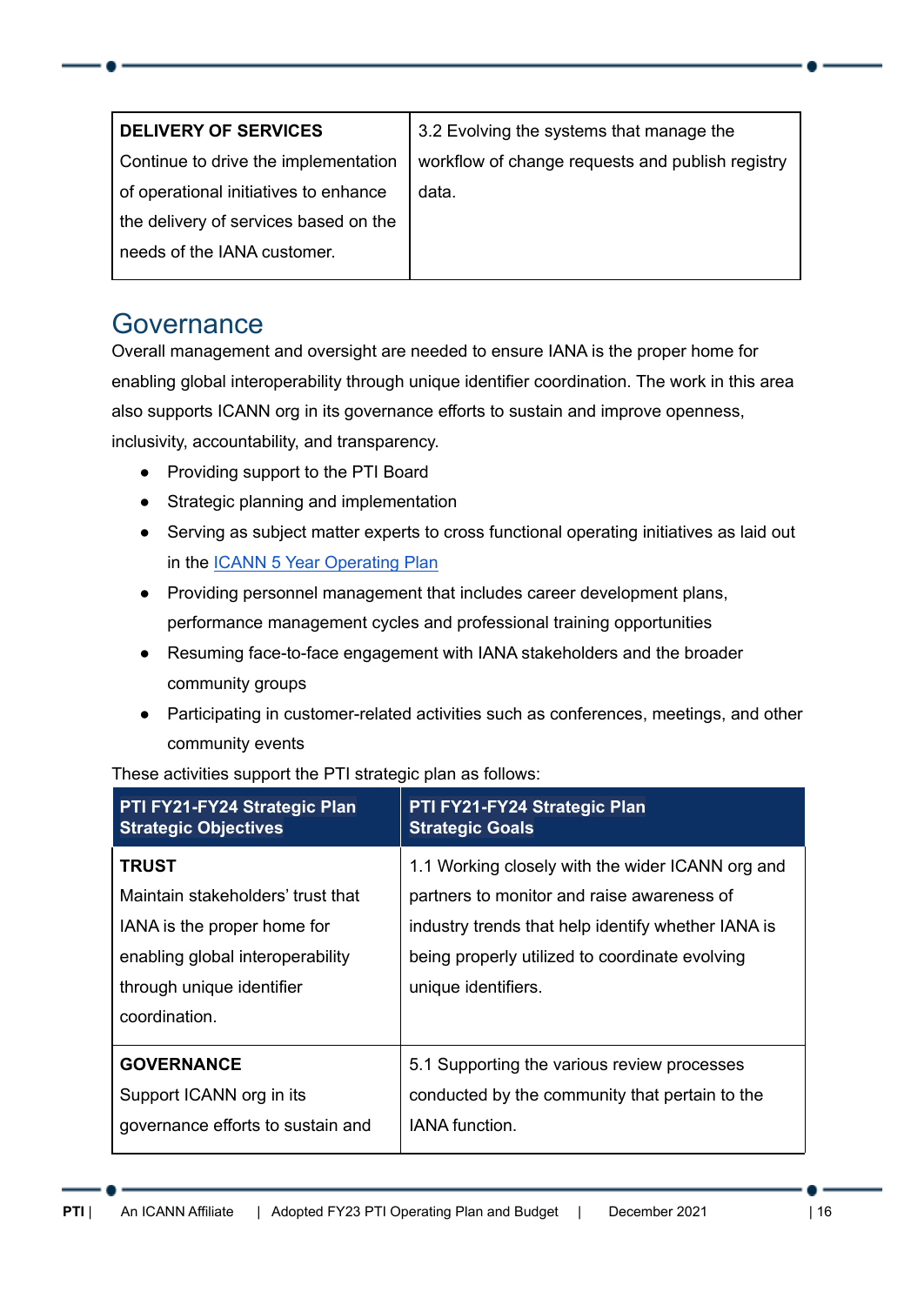| improve openness, inclusivity,<br>accountability, and transparency. | 5.2 Reducing unnecessary complexity and<br>duplication between what is in scope for IANA and<br>ICANN. |
|---------------------------------------------------------------------|--------------------------------------------------------------------------------------------------------|
|                                                                     | 5.3 Identifying opportunities to streamline oversight<br>agreements and contracts.                     |
|                                                                     |                                                                                                        |

# <span id="page-16-0"></span>**FY23 PTI Budget**

# <span id="page-16-1"></span>**Funding**

PTI is the affiliate of ICANN that is responsible for the operations of the IANA functions. PTI invoices ICANN org every quarter for performing those functions. ICANN, in accordance with its Bylaws, contracts with PTI to perform the IANA functions. ICANN org is committed to providing the funding of PTI for the IANA functions. ICANN org has a sustainable model of funding expected to generate approximately \$140 million per year, which allows ICANN org to confidently commit to the funding of PTI.

# <span id="page-16-2"></span>**FY23 PTI Budget Overview**

The *PTI OP&B* covers three types of costs: direct dedicated, direct shared, and shared support function allocations.

# <span id="page-16-3"></span>PTI Direct Dedicated Expenses

Direct dedicated costs are for resources fully committed to delivering the IANA functions. The list of activities included in the direct dedicated costs are shown in the FY23 [PTI](#page-10-2) [Operating](#page-10-2) Plan section of this document. The total cost of the activities listed in the [FY23](#page-10-2) PTI [Operating](#page-10-2) Plan section is \$5.1M.

| <b>Focus Area</b>             | <b>FY23 FTE Direct Dedicated</b> |
|-------------------------------|----------------------------------|
| Operations                    | 4.3                              |
| <b>Operational Excellence</b> | 4.0                              |
| <b>Technical Services</b>     | 4.1                              |

PTI currently has 17 direct dedicated Full Time Employees (FTE).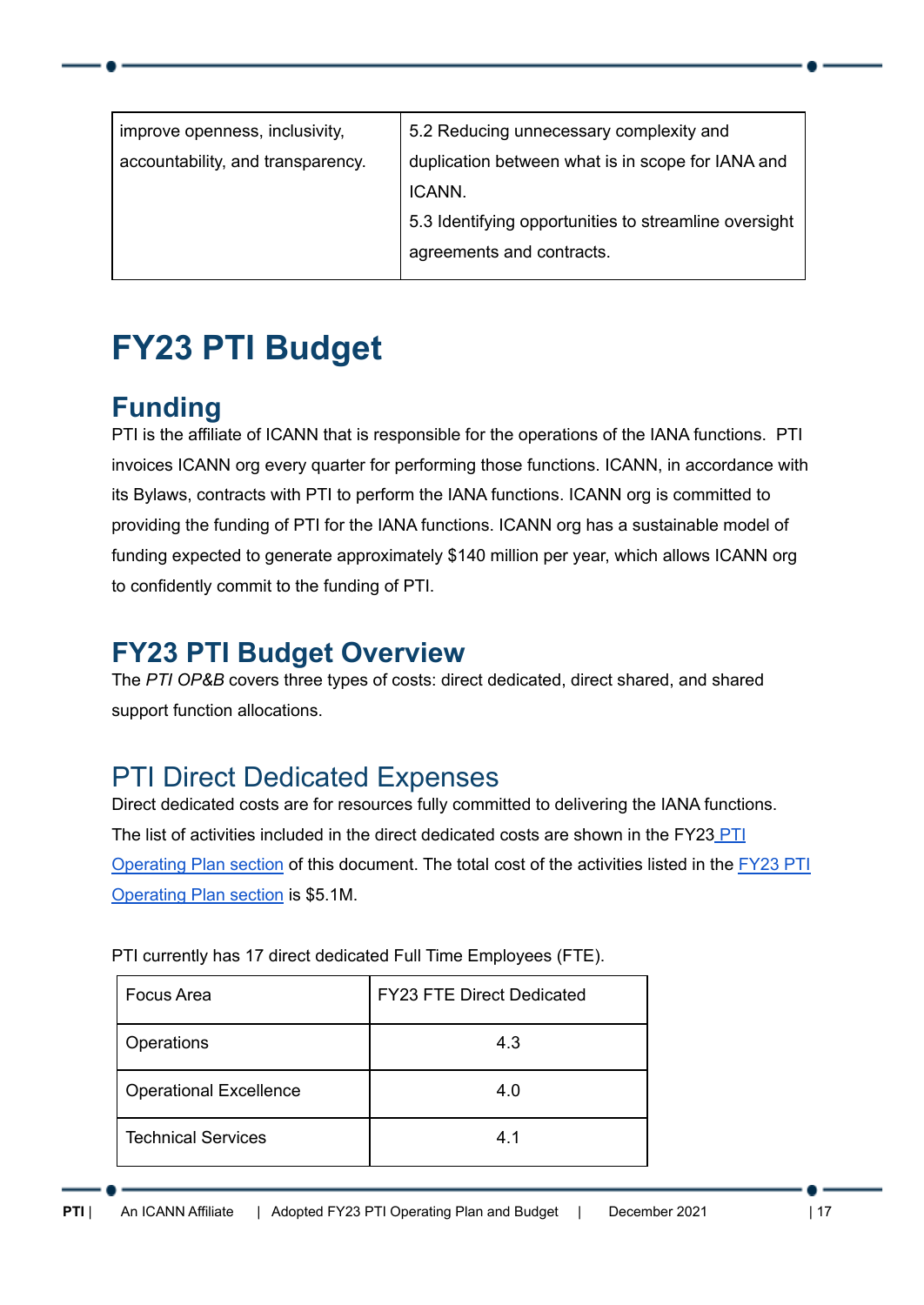| Governance | 4.6  |
|------------|------|
| Total      | 17.0 |

# <span id="page-17-0"></span>PTI Direct Shared Expenses

PTI relies upon staff within the ICANN org that provide material support to PTI as a dedicated component of their key responsibilities. This includes staff tasked with being officers of the company, as well as specialized functions.For example, ICANN org provides PTI with the baseline security capabilities of ICANN org for securing its systems and software, and implementing company-wide approaches to threat identification, response, and mitigation. PTI additionally has direct shared allocations that pertain to its unique requirements such as its control audits and management of the root zone KSK. The total cost for direct shared expenses is \$2.2M.

The list of functions and activities included in the direct shared costs are:

- Finance & Planning
	- Annual Operating Plan and Budget
	- Financial Audit and Tax Processes
- HR & Facilities
	- Administration and Rent for Los Angeles Office
- **Engagement** 
	- SO & AC Engagement
	- DNS Industry Engagement
	- Technical Engagement
- Governance Support
	- Legal
	- PTI Board Support
- Engineering & IT
	- Key Signing Ceremony Support
	- Software Development
	- Security

ICANN currently allocates 5 direct shared FTE to support PTI.

Focus Area **F**TE Direct Shared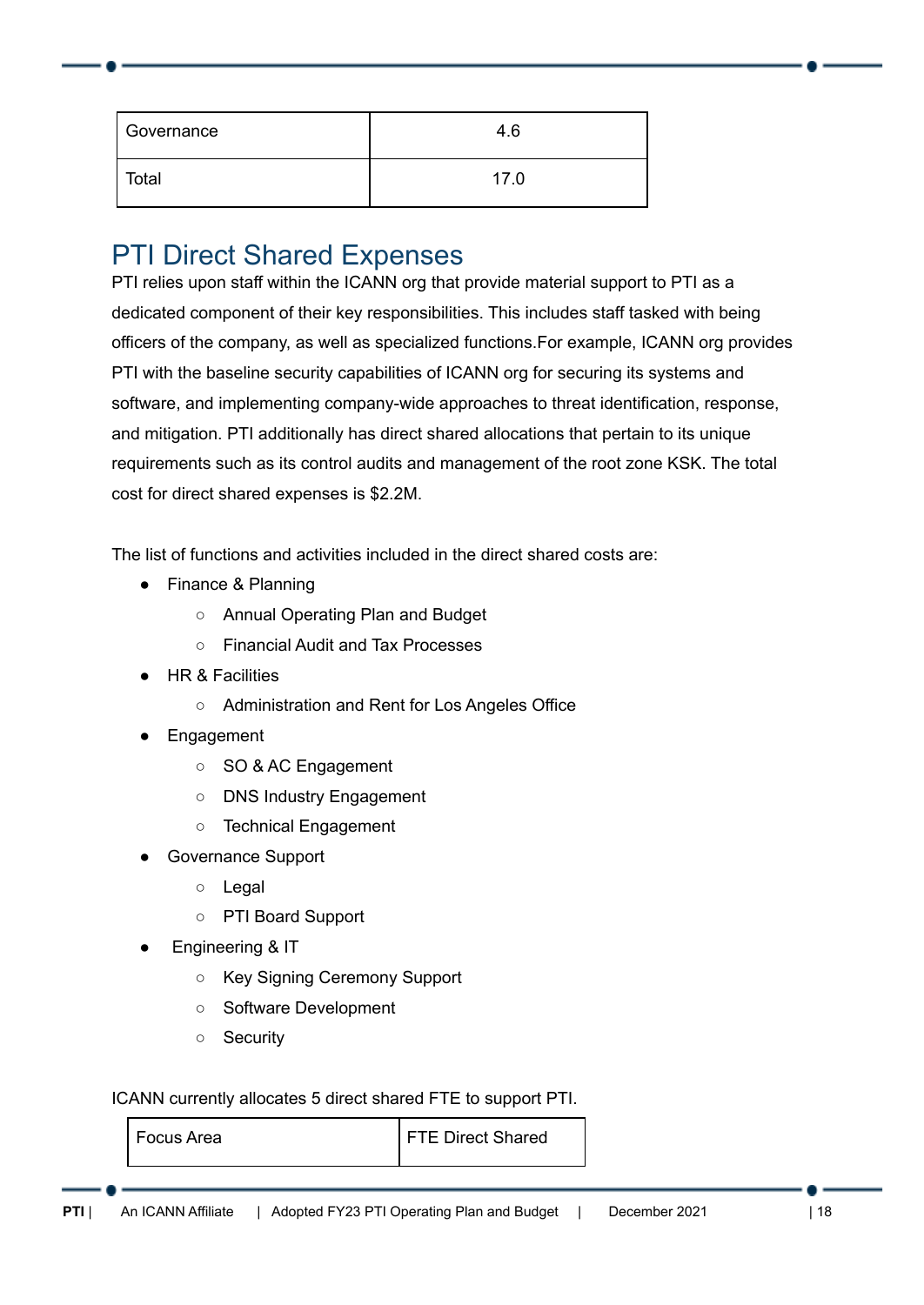| Operations                    | 1.0 |
|-------------------------------|-----|
| <b>Operational Excellence</b> | 1.0 |
| <b>Technical Services</b>     | 2.0 |
| Governance                    | 1.0 |
| Total                         | 5.0 |

## <span id="page-18-0"></span>PTI Shared Support Functions with ICANN

ICANN support functions provide a baseline set of services in common with the rest of ICANN org that help the PTI team members deliver on all aspects of their work. Examples of these services include Human Resources, Finance and Administration. A portion of the costs incurred by ICANN org for these supporting functions is allocated to PTI. ICANN org determines the allocated amount by calculating the total support functions expense as a percentage of the total ICANN operations costs, excluding the cost of dedicated direct shared costs, as noted above. This percentage for support functions is applied to the FY23 PTI costs (dedicated and shared) to determine the support function allocation for PTI. For FY23 the total cost for these support functions shared with ICANN are \$2.5M.

The list of Shared Support Functions with ICANN are:

- Global Human Resources and Administrative Services
- Board Operations
- Global Communications and Language Services
- Complaints Office
- Engineering & IT
- Security Operations
- Governance Support
- **Global Support Center**
- Ombudsman
- Finance & Planning
- Nominating Committee Support
- **Executive Support**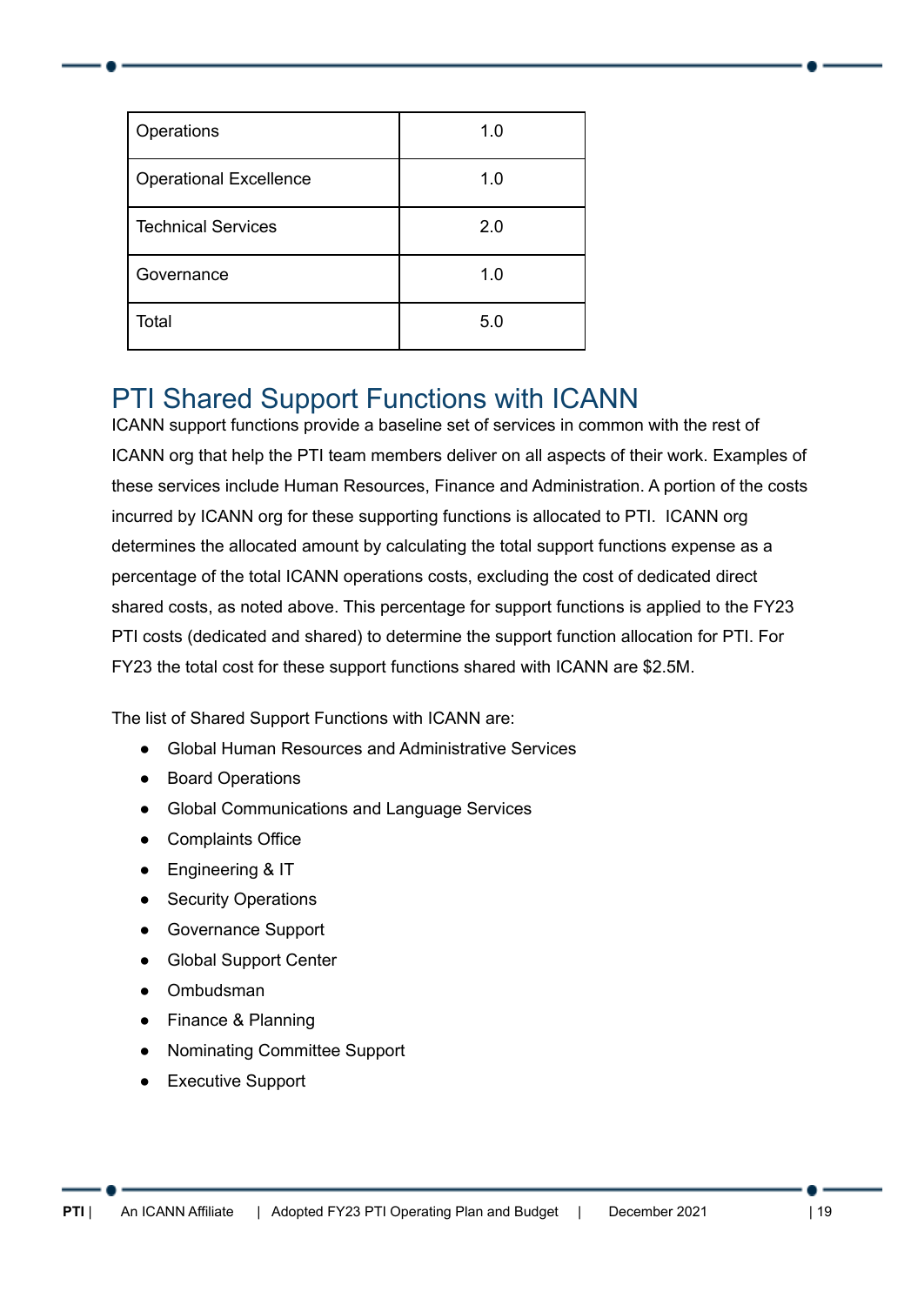# <span id="page-19-0"></span>PTI Total Expenses

| FY23 Grand Total Including Support Functions Shared with ICANN |      |           |       |                  |       |         |       |  |  |  |
|----------------------------------------------------------------|------|-----------|-------|------------------|-------|---------|-------|--|--|--|
|                                                                | FTE. | Personnel | T&M   | <b>Prof Sycs</b> | Admin | Capital | Total |  |  |  |
| Direct costs / Dedicated<br>resources                          | 17.0 | \$3.3     | \$0.3 | \$1.0            | \$0.1 | \$0.3   | \$5.1 |  |  |  |
| Direct costs / Shared resources                                | 5.0  | \$1.3     | \$0.1 | \$0.3            | \$0.5 | \$0     | \$2.2 |  |  |  |
| <b>Support Services Allocations</b>                            | 0.0  | \$1.6     | \$0.1 | \$0.4            | \$0.3 | \$0     | \$2.5 |  |  |  |
| Total                                                          | 22.0 | \$6.3     | \$0.5 | \$.8             | \$0.9 | \$0.3   | \$9.8 |  |  |  |

Due to rounding, numbers presented may not add up precisely to the totals indicated.

# <span id="page-19-1"></span>**PTI Budget Variance**

The Draft FY23 PTI budget is \$9.8M, which is \$0.1M higher than the FY22 Budget.

| <b>FY23 PTI Budget</b><br>in Millions, USD                                                 |     | <b>FY23</b>   | <b>FY22</b>   | Under/(Over) |               | <b>FY21</b>    | Under/(Over) |             |  |
|--------------------------------------------------------------------------------------------|-----|---------------|---------------|--------------|---------------|----------------|--------------|-------------|--|
|                                                                                            |     | <b>Budget</b> | <b>Budget</b> | <b>Total</b> | $\frac{0}{0}$ | <b>Actuals</b> | <b>Total</b> | $\%$        |  |
| FUNDING                                                                                    |     | \$9.8         | \$9.7         | (\$0.1)      | $-1.1%$       | \$7.7          | (\$2.1)      | $-27.7%$    |  |
| Personnel                                                                                  |     | \$6.3         | \$6.1         | (\$0.2)      | $-3.3%$       | \$5.7          | (\$0.6)      | $-11.3%$    |  |
| Travel & Meetings                                                                          |     | \$0.5         | \$0.6         | \$0.0        | 5.2%          | \$0.0          | (\$0.5)      | $-13991.5%$ |  |
| <b>Professional Services</b>                                                               |     | \$1.3         | \$1.3         | \$0.0        | 2.2%          | \$0.8          | (\$0.5)      | $-56.6%$    |  |
| Administration                                                                             |     | \$0.9         | \$0.9         | \$0.0        | $-5.4%$       | \$1.0          | \$0.1        | 5.4%        |  |
| Contingency                                                                                |     | \$0.5         | \$0.5         | \$0.0        | 0.0%          | \$0.0          | (\$0.5)      | 0.0%        |  |
| Capital                                                                                    |     | \$0.3         | \$0.3         | \$0.0        | 0.0%          | \$0.3          | (\$0.1)      | $-22.1%$    |  |
| Depreciation                                                                               | (a) | \$0.0         | \$0.1         | \$0.1        | 83.2%         | \$0.0          | \$0.0        | -799.0%     |  |
| <b>TOTAL CASH EXPENSES</b>                                                                 |     | \$9.8         | \$9.7         | (\$0.1)      | $-1.1%$       | \$7.7          | (\$2.1)      | $-27.7%$    |  |
| EXCESS/(DEFICIT)                                                                           |     | \$0.0         | \$0.0         | \$0.0        | 0.0%          | \$0.0          | \$0.0        | 0.0%        |  |
| Average Headcount (FTE)                                                                    | (b) | 22.0          | 22.0          | 0.0          | 0.0%          | 20.9           | $-1.1$       | $-5.2%$     |  |
| (a) Depreciation is treated as a cash expense for PTI since it will be reimbursed to ICANN |     |               |               |              |               |                |              |             |  |
| (b) FTE: Full-time staff equivalent                                                        |     |               |               |              |               |                |              |             |  |

Due to rounding, numbers presented may not add up precisely to the totals indicated.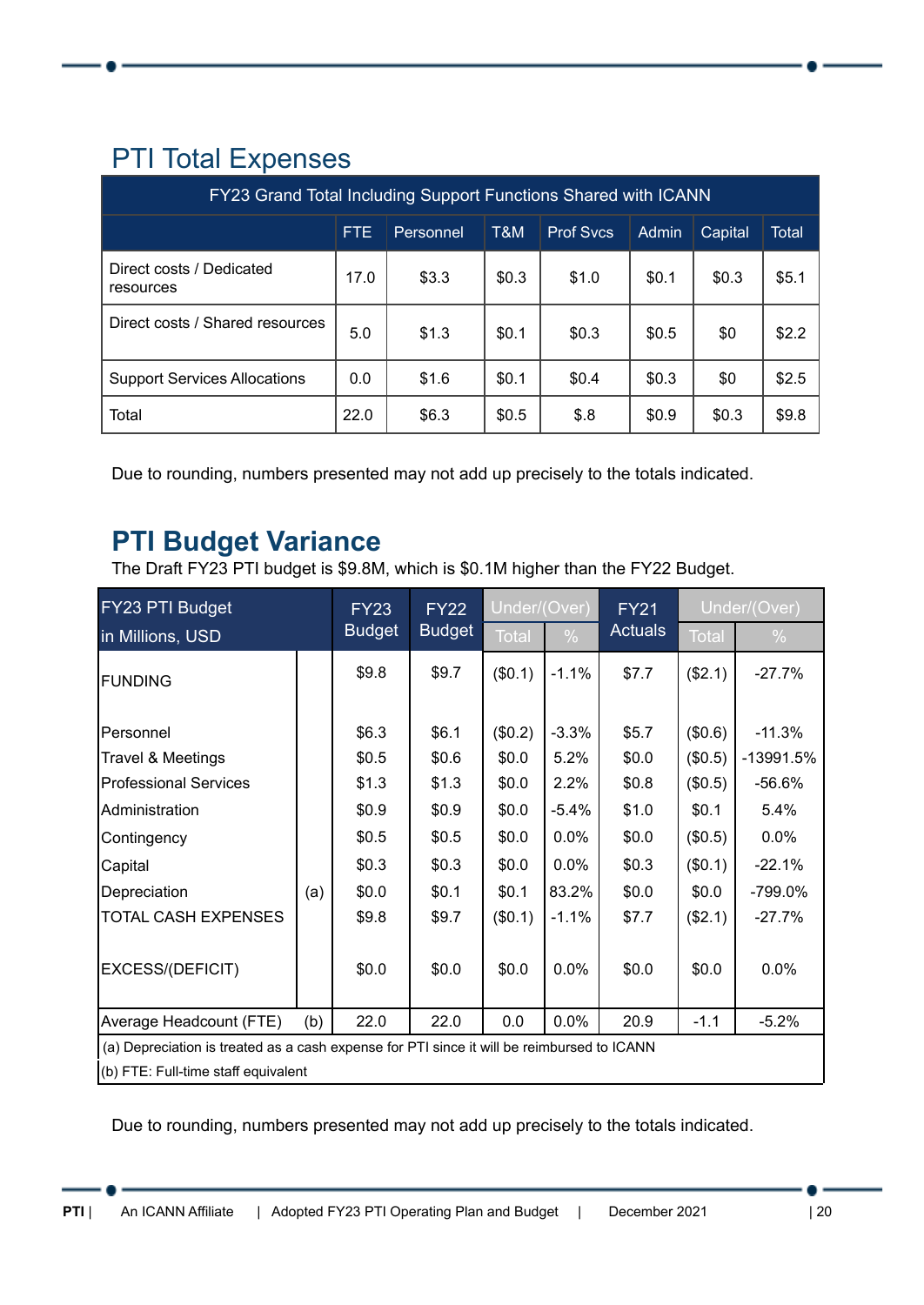The key comparisons to the previous year's budget are:

- Personnel costs are \$0.2M higher, due to an ICANN standard three percent inflationary adjustment for standard of living increases, promotions, and health care benefits costs
- Travel and Meetings, including travel and venue costs for outreach, meetings, and PTI Board activities were relatively flat to FY22 allocations
- Professional services, including contractor services, legal fees, and audit services, remained relatively flat to FY22 budget as requirements have not changed
- Administration, including rent and other facilities costs, software, and general office expenses, remained relatively flat from the prior year.
- Contingency for unforeseen and unallocated costs remains flat compared to the FY22 budget
- Capital costs are flat to the FY22 budget and cover software development costs for the root zone

# <span id="page-20-0"></span>Budget Variance by IANA Function

The IANA functions are contracted to PTI according to three contracts, reflecting the three key client communities of the functions. The tables below allocates funding to these three groups, namely: Names, Numbers and Protocol Parameters.

| <b>PTI Services</b>                    |       |                      | <b>FY23 Budget</b>            |              | <b>FY22 Budget</b> |                |                                      |              | <b>FY23 Budget vs FY22 Budget</b> |                      |                                      |                          |  |
|----------------------------------------|-------|----------------------|-------------------------------|--------------|--------------------|----------------|--------------------------------------|--------------|-----------------------------------|----------------------|--------------------------------------|--------------------------|--|
| In Millions, USD                       |       | <b>Names Numbers</b> | Protocol<br><b>Parameters</b> | <b>Total</b> | <b>Names</b>       | <b>Numbers</b> | <b>Protocol</b><br><b>Parameters</b> | <b>Total</b> |                                   | <b>Names Numbers</b> | <b>Protocol</b><br><b>Parameters</b> | <b>Total</b><br>Variance |  |
| Direct costs /<br>Dedicated resources  | 2.6   | 1.0                  | 1.5                           | 5.1          | 2.7                | 0.9            | 1.4                                  | 5.0          | (0.1)                             | 0.1                  | 0.1                                  | 0.1                      |  |
| Direct costs /<br>Shared resources     | 1.1   | 0.4                  | 0.7                           | 2.2          | 1.2                | 0.4            | 0.6                                  | 2.3          | (0.1)                             | 0.0                  | 0.0                                  | 0.0                      |  |
| <b>Support Services</b><br>Allocations | 1.3   | 0.5                  | 0.7                           | 2.5          | 1.3                | 0.4            | 0.7                                  | 2.5          | (0.1)                             | 0.1                  | 0.0                                  | 0.0                      |  |
| <b>Total</b>                           | \$5.0 | \$1.9                | \$2.9                         | \$9.8        | \$5.3              | \$1.7          | \$2.8                                | \$9.7        | (\$0.3)                           | \$0.2                | \$0.2                                | \$0.1                    |  |

For both the PTI total expenses and FY23 PTI budget variance charts above, the dollar figures are shown in millions of U.S. dollars with a granularity of \$100,000. Due to rounding, numbers presented may not add up precisely to the totals indicated and percentages may not precisely reflect the absolute figures. An absence of an expenditure is shown with a dash.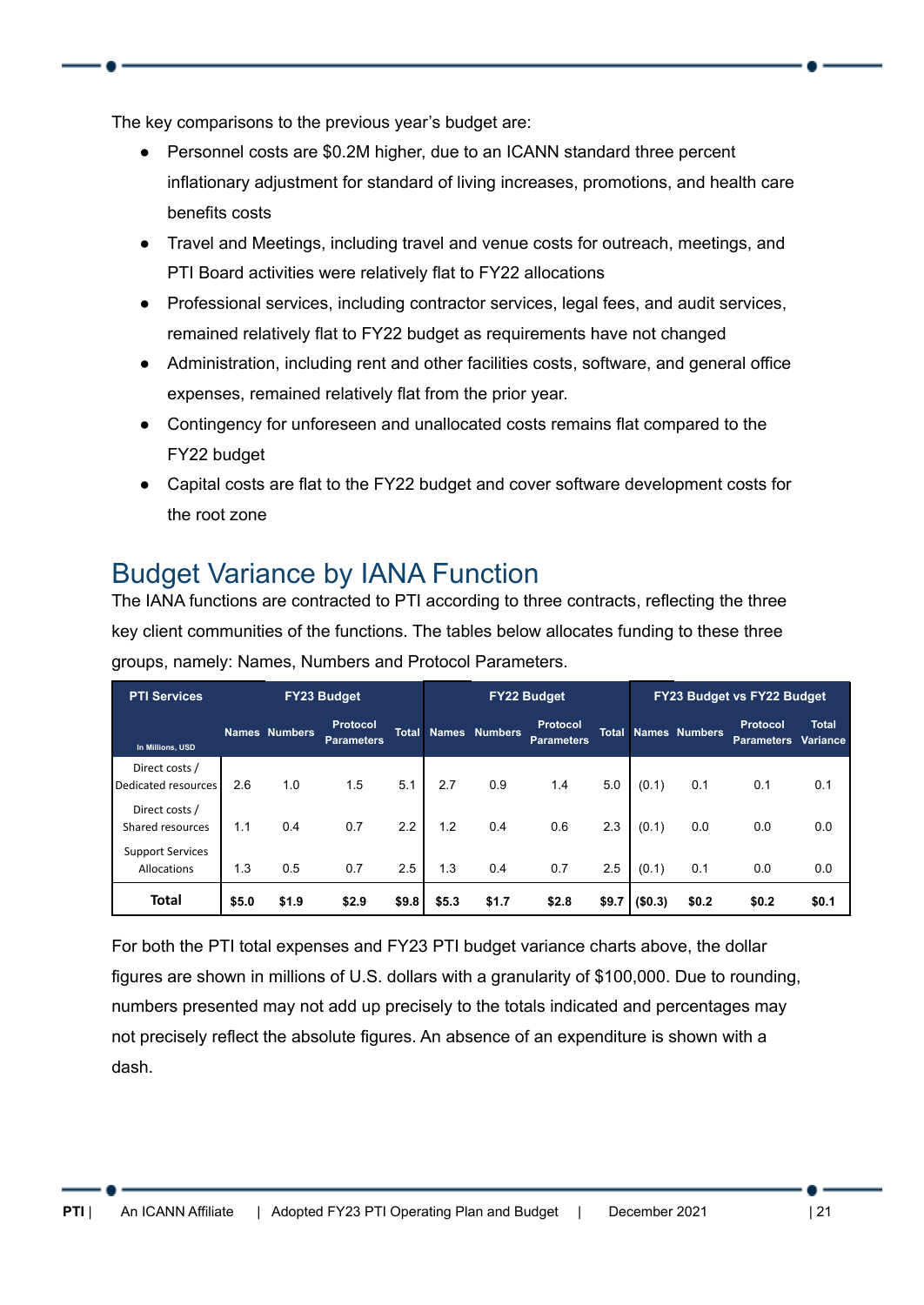# <span id="page-21-0"></span>**Appendix**

# <span id="page-21-1"></span>**FY23 IANA Operating Plan and Budget**

The FY23 IANA Operating Plan and Budget comprises the full PTI Operating Plan and Budget, as well as other costs associated with governance and delivery of IANA functions that are not performed directly by PTI. The draft *FY23 IANA Operating Plan & Budget* can be reviewed [here](https://www.icann.org/en/public-comment/proceeding/draft-pti-and-iana-fy23-operating-plan-and-budgets-15-09-2021).